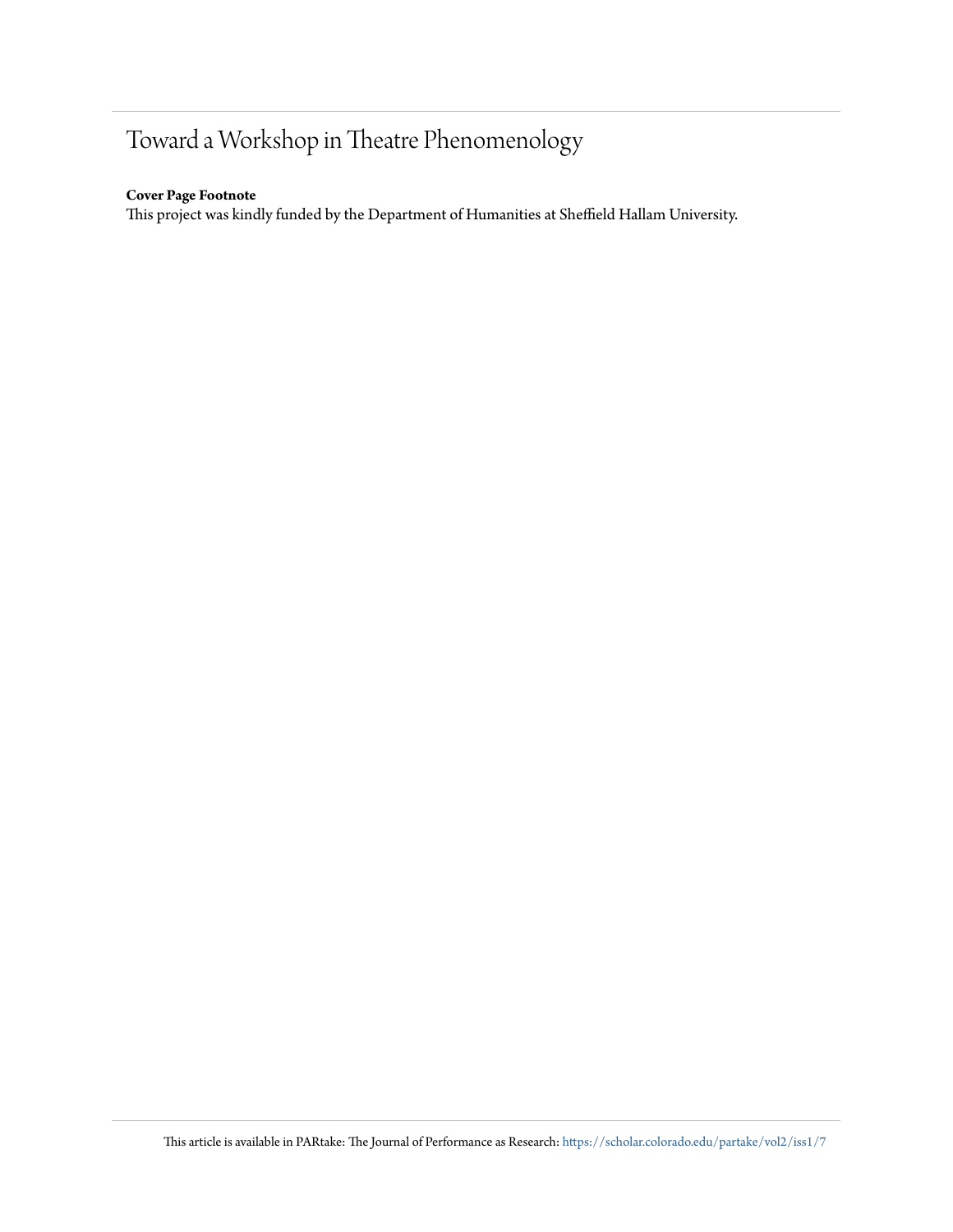

This written account with supplementary video footage outlines a theatre workshop at Sheffield Hallam University, UK in July 2017 aimed at investigating how philosophical phenomenology might be useful in the creative process.<sup>1</sup> The workshop involved five professional actors from the Yorkshire region and four undergraduates working on Act II of Anton Chekhov's *The Cherry Orchard,* meeting over two days. Some of the later practical components of the rehearsal were led by Dr. Henry Bell, a theatre director of some years with a background in theatre—especially theatre in the round—and phenomenology. Although a similar approach might be adapted for many different types of performance processes such as devised and physical theatre, the focus here was on bringing a dramatic text to life. In many ways, the project formed the next step beyond my recently published introductory work *Theatre and Phenomenology: Manual Philosophy*. I have argued that actors can be understood as practical philosophers in so far as they investigate the relationship between self and world and develop an awareness of "being there" for the sake of performance.<sup>2</sup> With this in mind, throughout the workshop, I presented brief introductions to some basic concepts of phenomenology including: involvement and worldhood; Being-with-others; Moods; and Temporality, explored in the exercises below.<sup>3</sup>

1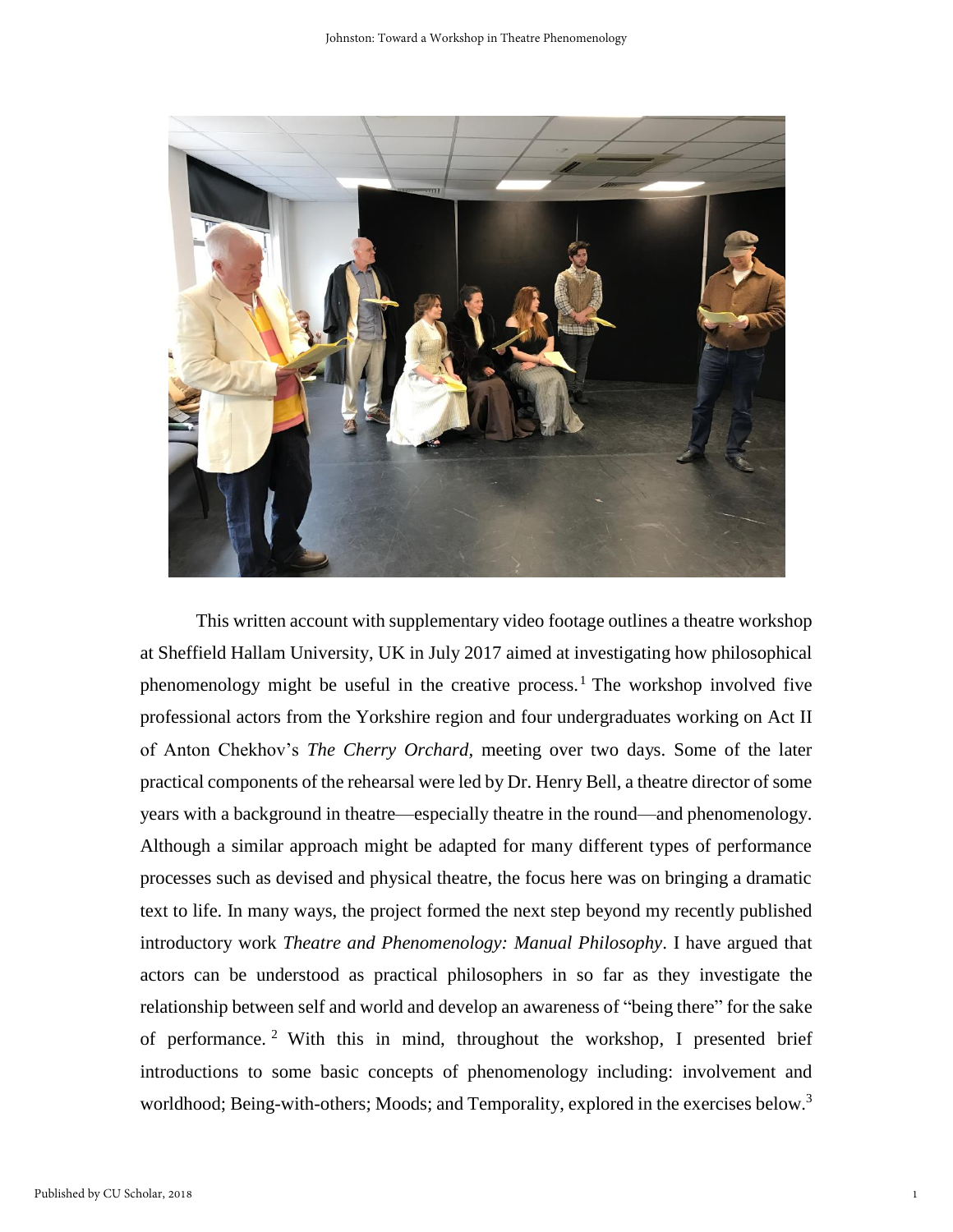Each participant was given a digital voice recorder to reflect on a series of techniques and tasks aimed at focusing attention on their experience of objects, places, and rehearsal itself. In most of the video links below, footage of the exercises is complemented by audio reflections from selected participants.

## **Theatre Phenomenology**

Phenomenology is the philosophical study phenomena—how the world shows itself to conscious experience. <sup>4</sup> More commonly when invoked in the humanities and social sciences, the term is used to emphasize our embodied encounter with the world in contrast to a conception of mind separate from matter. It rejects a "correspondence theory of truth" in which propositions can be said to agree with a certain state of affairs in the world. Set against a philosophical tradition of "idealism" (all experience of the world is in our mind) and "objectivism" (the world exists independently of our perceiving it), phenomenology takes self and world to be so inextricably linked that it doesn't make sense to isolate one from the other. Take, for example, the activity of sailing a boat. The experience of the sailor is not just a complex set of calculations about wind speed, tension in the rigging and angle of the rudder. To know how to sail is more about "getting the feel" of sailing more than any set of propositions. The conscious awareness of the sailor is outside of their own body reacting to the conditions of the ocean and the movement of the boat. An extensive physical account of the processes involved does not even come close to the experience of sailing. Or to take a much simpler and famous example, to understand a hammer is not simply to be able to describe its material characteristics. Our understanding of a hammer is demonstrated when we grasp it and use it. Phenomenology, therefore, attempts to emphasize lived experience over philosophical abstraction.

Edmund Husserl, the founder of the phenomenological movement, attempted to describe consciousness and its contents by describing the essence of various modes of experience. Borrowing from psychologist Franz Brentano, Husserl developed the notion of "intentionality"—the idea that conscious mental acts always have content of some kind directed toward an object or state of affairs. In order to distill the essence of conscious experience, he proposed the "phenomenological reduction" or *epoché—*a process of suspending all judgments and assumptions about the world and the way that we engage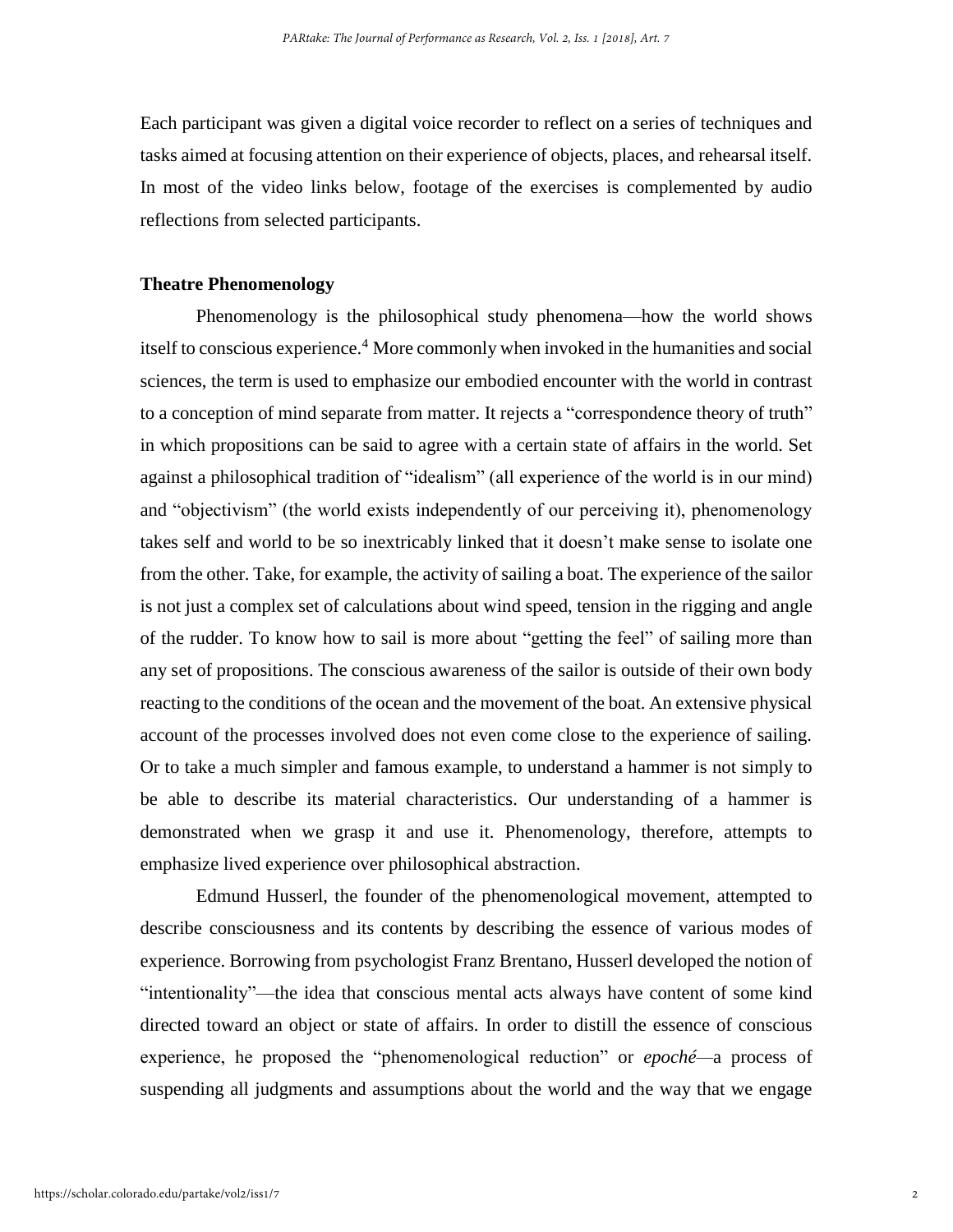with it. Moreover, he suggested that we step back from our everyday interaction with the world, which he called the "natural attitude," and focus on the mode of "givenness" of the experience, or the specific way in which an experience presents itself to physical and mental awareness. Later philosophers in the movement built on Husserl'sideas and focused on various aspects of lived existence. Common to most phenomenological approaches is a radical skepticism regarding traditional ways of understanding consciousness that reach for abstract explanation. Instead, the movement attempts to reconnect with "the things themselves"—life as it is directly experienced. Having said that, some forms of phenomenology study not only the experience of specific phenomena but also the conditions for the possibility of conscious experience in the first place. In this sense, phenomenology is a mode of enquiry that includes the enquirer and the enquiry as an object of investigation. Philosophy is never carried out by a detached and objective observer outside of history and culture, but only ever by a living individual involved in the world. In short, phenomenology is not the study of "mere appearances" but "the things as they are."

In contrast to many previous phenomenological studies of theatre that have drawn on phenomenologist Maurice Merleau-Ponty because of his emphasis on perception and embodiment, my work has largely drawn on Martin Heidegger's work, which centered primarily around "the question of Being."<sup>5</sup> Rather than isolated subjects experiencing the external world, Heidegger's early work investigated the special type of "being there" that we have as humans. He appropriated the German word "*Dasein*" which can be translated literally as "being there," but can also mean "human being," "life," "to be present," "to be available," "to exist". In short, Dasein is the human subject—you, me and others with the same type of being that we have. In German, the word doesn't have a plural. Dasein is thrown into the world that has a pre-existing set of structures for the possibility of existence, both social and physical; it is temporal because it will one day come to an end in death; it cares about its own continuing existence; and ultimately it has the ability to enquire both into its own being and Being more generally. The fundamental basis of Dasein's experience is Being-in-the-world: we are always involved in activities, tasks, and projects that reveal the world around us in specific ways. In fact, Dasein *is* Being-in-the-world. Rather than step back from the natural attitude as Husserl had proposed, Heidegger tried to understand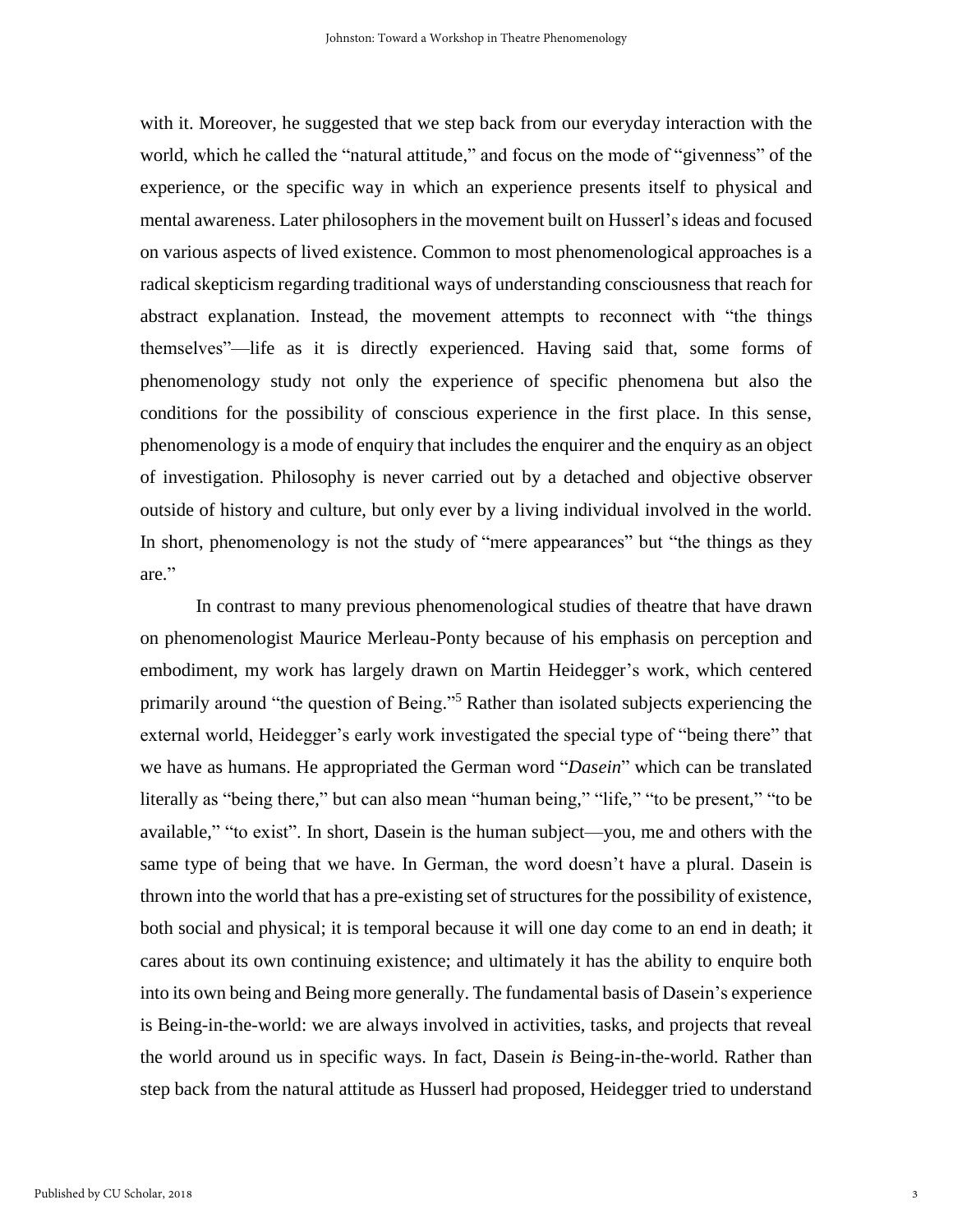the human subject as it is "in" the world. More broadly, Heidegger suggested that we have forgotten how to ask the simple question of what "being" means, and part of his philosophical quest was to give an account of this forgetfulness.

The aim of our workshop was to employ some of Heidegger's ideas about Beingin-the-world in the creative process of theatre-making. If phenomenology provides a faithful account of the way that we experience the world, then it should also be helpful in creating a role because it can direct us towards aspects of our "being there" in the creative moment and provide a framework for approaching the conscious experience of a character within their world. In other words, if we can apprehend the necessary conditions for the possibility of "Being-in-the-world," then those conditions may be useful in constructing a fictional world on stage, as well as developing an awareness of the "being" of artists involved in the creative process.

The workshop had three phases: developing an awareness of one's own experience of the world; applying observed elements of worldhood to a character; and reflecting on the creative process of the actor as they developed their part. Given the limited time frame of the rehearsal, the workshop was merely a preliminary examination of how phenomenology might inform and contribute to the artistic process of theatre-making. Rather than establish an entirely new and unique approach to rehearsal, however, theatre phenomenology as employed here sought to develop the performers' awareness of their engagement with the world and their experience of the rehearsal process. We used phenomenological concepts to re-articulate, enhance, and stimulate the current theatremaking practices of this group. As opposed to meditation practices aimed at achieving calmness and being present to immediate experience, these phenomenological exercises were aimed at approaching everyday engaged activity in the world. In one sense, the rehearsal was unremarkable in that it simply involved a read-through and some preparatory scene work. Nevertheless, the key innovation rested in a focus on a new vocabulary for talking about self, place, time, and being. Without the pressure of a finished product at the end, the emphasis was on process—including method and exploration. The task was not to discover a radically new way of preparing for performance, but to provide a fresh way of seeing what we do in both in everyday life and on stage—or, in other words, what constitutes a world in the first place.

4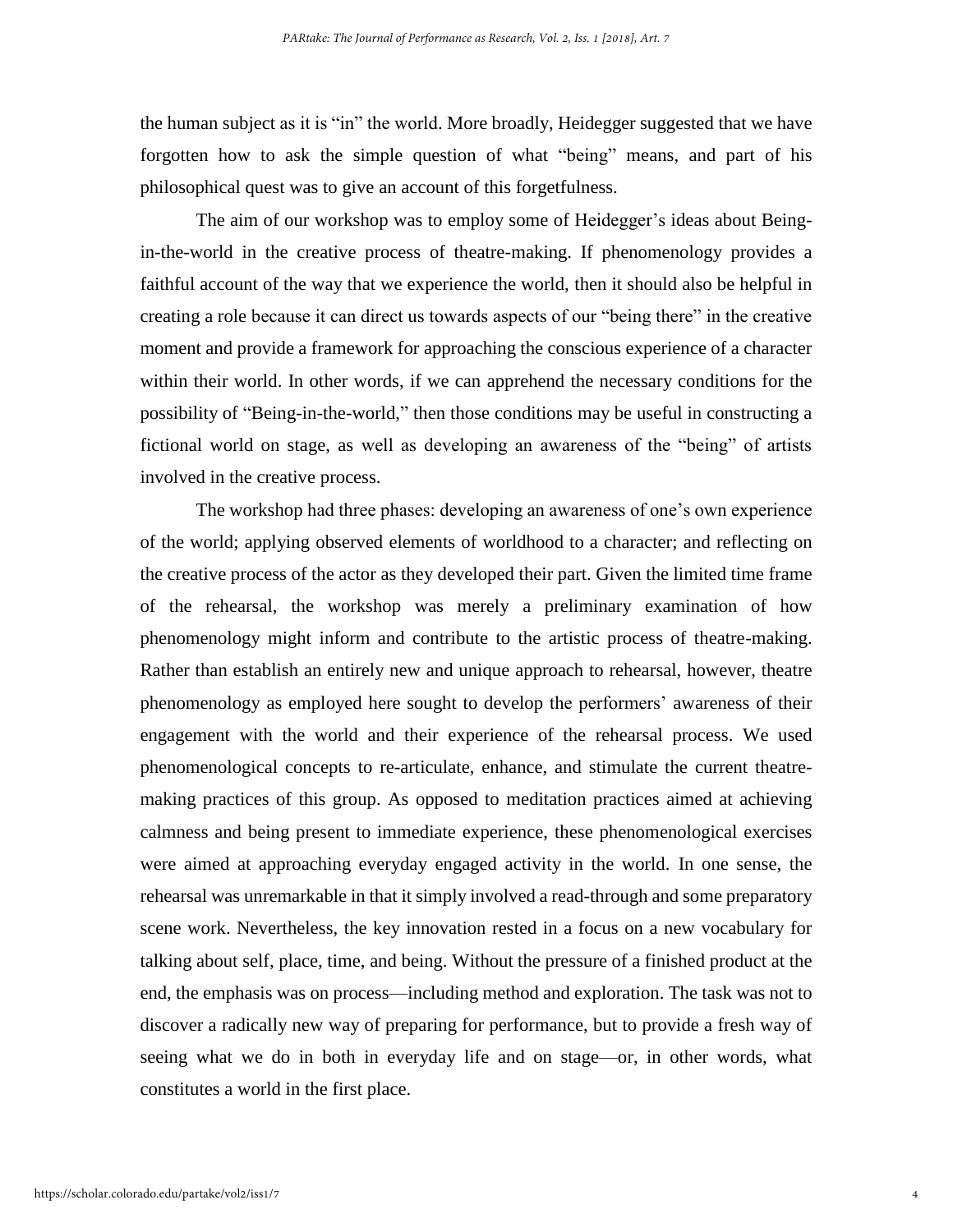Chekhov's *The Cherry Orchard* was chosen as the text for investigation because it deals with a range of phenomenological themes even though there is no evidence that Chekhov was drawing explicitly from, or even aware of, the philosophical movement.<sup>6</sup> These themes include Being-with others, being alongside things, Moods, Anxiety, Beingtowards Death, Authenticity, and Historicality, some of which are explored below. Indeed, Chekhov's theatre was considered to be a "theatre of atmosphere" (*nastroyenie*) by Konstantin Stanislavski and Vsevolod Meyerhold insofar as it investigates a palpable intersubjective mood at a historical shift in social and technological organization within society.<sup>7</sup> Atmosphere is not merely the meteorological environment in this sense, but the "being there" of this group of characters who are out of touch with one another and with the prevailing world beyond the estate. Arguably, each of the characters in the piece demonstrates a spectacular failure of Authenticity—in Heidegger's terminology—in that they neglect to communicate with each other and fall short of connecting with the reality of their existence in the world of this nineteenth-century Russian country estate. They also flee from decisions about their own lives by seeking distractions and amusements to avoid the impending sale of the family property. Act II contains an iconic moment in modern theatre history: the mysterious sound of a breaking string heard off-stage, a sound that serves as a counterpoint to the theatrical realism of the play itself. Caught up in personal preoccupations, this group of impotent aristocrats and their servants largely fail to observe the world falling apart around them. From such a case study in dysfunction, we can begin to put together what constitutes a world—a quintessentially phenomenological task.

## **1. Encountering Being: Observing Oneself**

#### *Phenomenological Walk—Observing in Movement*

After an introduction to the workshop outlining the broad purpose of the project, our first practical task was merely to take a walk outside in the surrounding vicinity of the rehearsal studio. As it happened, we were situated next to the Sheffield bus interchange in the east of the city. The participants were instructed, on a five-minute round-trip, to walk in silence and observe their lived experience of the world. These observations could include thoughts and perceptions, specific bodily sensations, sounds and smells, and broader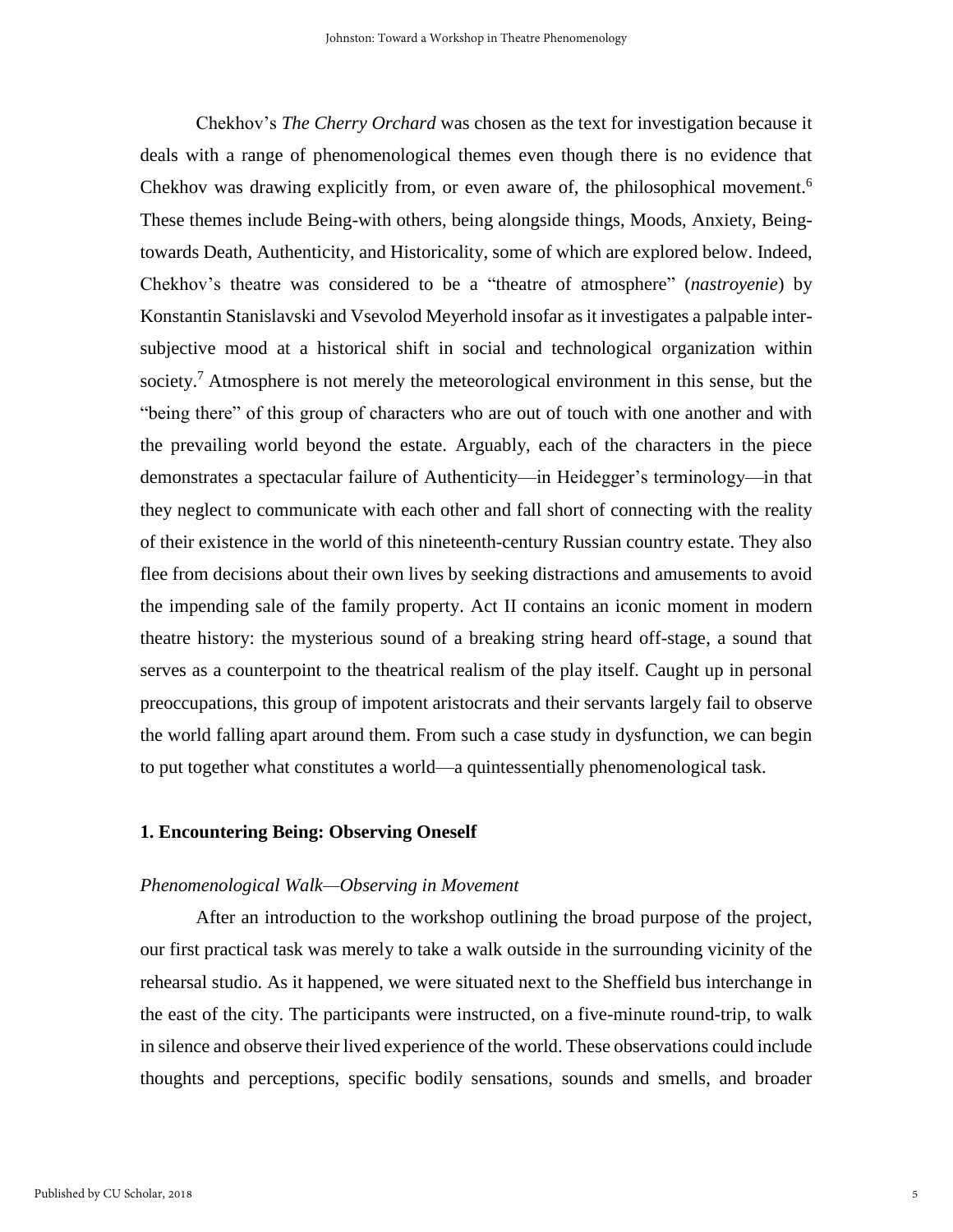orientations within the environment. Some of the participants found the task difficult, in that their own thoughts intruded on the activity. But in a sense, that too was part of the exercise: we always bring a set of dispositions to our experiencing that inflects the way that the world is revealed. Heidegger calls these Moods: "dispositions" that we always hold in relation to the world—how we find ourselves in any given situation. The exercise also revealed the myriad of experiences that pass by even in a short durational period and in a simple task. These included quite literally a reaction to atmosphere in the rain, an awareness of self in the environment, a relationship to others in that space, an estrangement from the conversations and activities of others, and even bodily sensations such as being hungry:

#### <https://youtu.be/a4pKm8llLyE>

Most of the time, of course, we don't simply walk for the sake of observing our own experiences; we walk for a reason. For example, I catch a bus so that I can go and visit my mother; or I try to arrive on time to the tutorial that I have missed for the last two weeks; or I fetch some unusual ingredients from the natural food store so that I can make an allergen-free cake for the class. Without a separate purpose, this type of phenomenological walk can make participants feel a bit "naked." Nevertheless, solely observing for its own sake can prepare actors for observing engaged activity too. Method Acting, for instance, holds that actors can use their individual past experiences as a rich resource for performance through the process of sense memory and emotional recall. Putatively, the more that you practice, the better you will be at recording and recalling experiences that can help to build a part. Secondly, it is also worth noting that even though there was no external goal to this walk, it was not simply detached from the world. The task itself was the purpose: to observe experience for the sake of the workshop. And as suggested in the introduction above, humans are always involved in activities and tasks as necessary conditions for existence.

## *Observing in Stillness*

This phenomenological walk was supplemented by a second task in which the actors found a space in the studio and let the environment reveal itself to their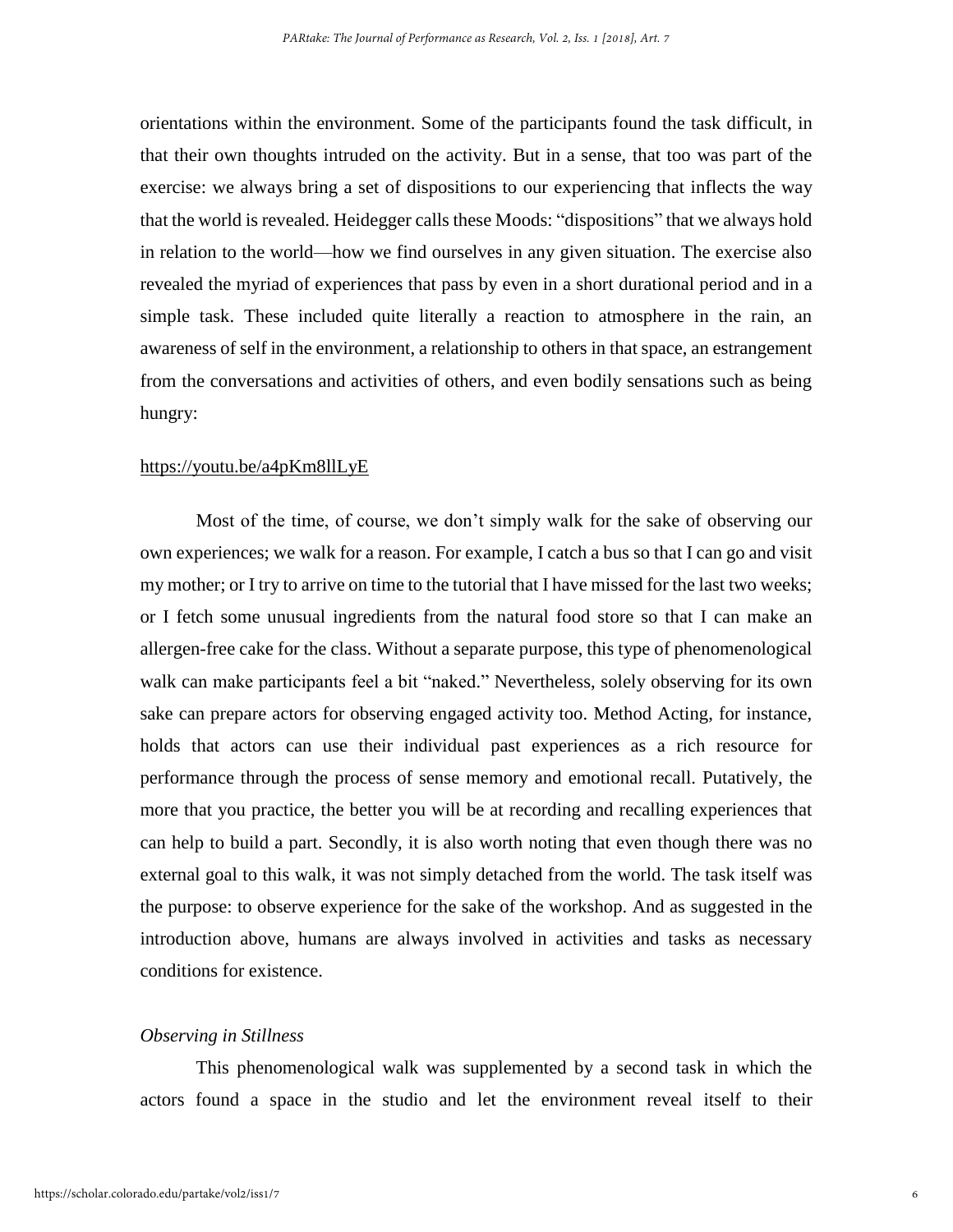consciousness. This time, the internal awareness of participants came to their attention. In many respects, these tasks were similar to mindfulness exercises from applied psychology and even Stanislavski's concentration of attention tasks. The participants were asked to concentrate their awareness on their immediate environment. If their minds drifted off and thoughts came in, the actors were asked to accept those wanderings and re-adjust their focus and attention once again on the room they were in. The actors stood in the rehearsal space together, so they were also aware of each other in the room. Bert States notes that simply placing a piece of furniture on a stage heightens audience awareness of elements of its very being.<sup>8</sup> How much more so is this the case with a person in a scene? The frame of the exercise turned the actors into phenomenological objects of attention—both for themselves and others—as well as observers. They were both inside and outside of themselves as subject and object of the task—or rather they switched between these modes of awareness. The participants noted the sense of being watched because as they became aware of those standing in the space around them, they also realized that they were objects of awareness to the other actors carrying out the same task. This recognition, in turn, led to an attentiveness of self and their own being in the space. The self became "other." This double awareness is, of course, related to Denis Diderot's "paradox of the actor" as both participant in the scene and cool observer and controller of their actions. Part of the actor's task is to achieve "naturalness" in the performing space and transcend self-consciousness without sacrificing self-control. Stanislavski calls this "solitude in public."

## <https://youtu.be/spMbdmffkfU>

## *Describing an Object*

The third task was to attend to an object of each participant's choosing and then describe it to a partner. Again, I suggested that participants concentrate on the perceived qualities of the object—its shape, color, size, texture etc. But I added a twist by requesting that the speaker describe the object as if they were trying to communicate with an alien. In this way, participants could presume no prior knowledge of the object itself and its use or context in the human life-world. Despite the impossibility of the task (presumably, aliens would not have a working knowledge of our language either) the challenge was to unpick the presumptions about equipment and objects in our environment and the way that we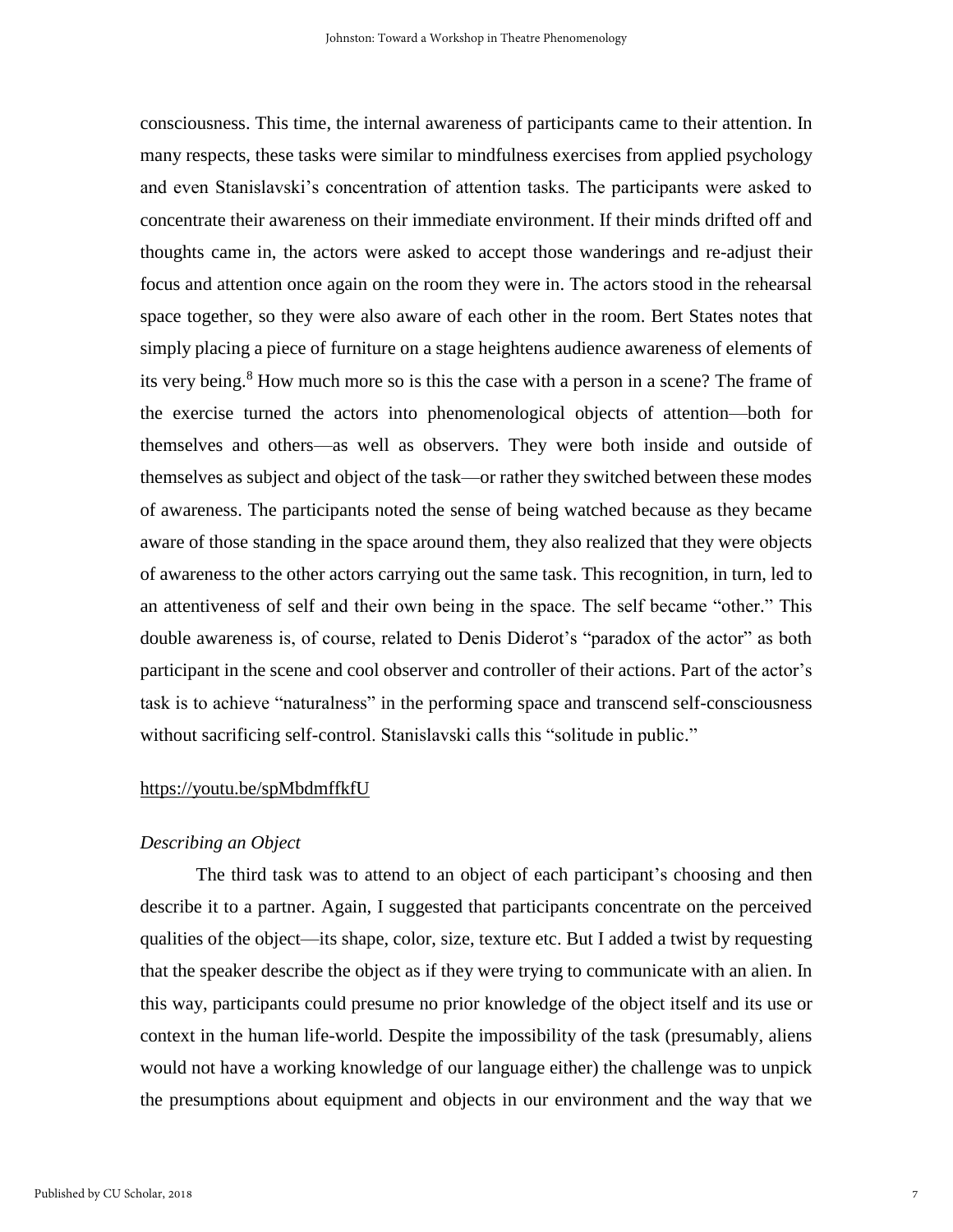engage with them. This time, each of the participants described the object to another person in the group. By listening to other descriptions, the actors also perceived different perspectives and ways of describing that they would not have noticed themselves. In this way, not only did the being of the object come to the fore, but also the language and its limitations through which we describe the world. This, in turn, raises the question of how our language also sets up a set of conditions through which we experience even the simplest object in our environment. And it also asks whether language is always the primarily the determinant of the way that we experience the world in the first place.

This task began to touch upon the phenomenon of worldhood—the complex set of involvements, activities, and entities that humans encounter in their environment. In Heidegger's phenomenological terms, we never primarily engage with objects in their sheer materiality, but rather in terms of the "use" to which we might put them—i.e., as "equipment." As mentioned in the introduction above, we encounter the being of a hammer not when we just stare at it, but when we grasp it and hammer with it.

#### *Describing an Action*

The fourth task following from this idea was to describe an everyday action such as tying a shoelace—again without making any assumptions of knowledge in the interlocutor. The challenge was to unpick the interconnected meaning of actions and objects that surround the immediate description. So, if you were to explain the idea of tying a shoelace, for example, then you would need to describe a shoe, its parts, what laces are and how they hold together, what the action involves physically, what it is "for," etc. Ultimately, this stringy length of material holds footwear together for the sake of the wearer's comfort so that she or he can carry out other tasks. Shoes allow us to go about our daily business of living. Indeed, there is a whole world that can be imagined in the work of the shoemaker with the myriad of tools and tasks required to put the shoe together and perhaps even the multi-billion-dollar global commercial industry of selling sports shoes. The meaning of a shoelace is determined by the world of the wearer. Of course, this level of social complexity is impossible to communicate without presumed knowledge, but it also shows how acculturated even the simplest of motor activities and physical tasks that we undertake are. Each choice or assumption that the actor makes about this world of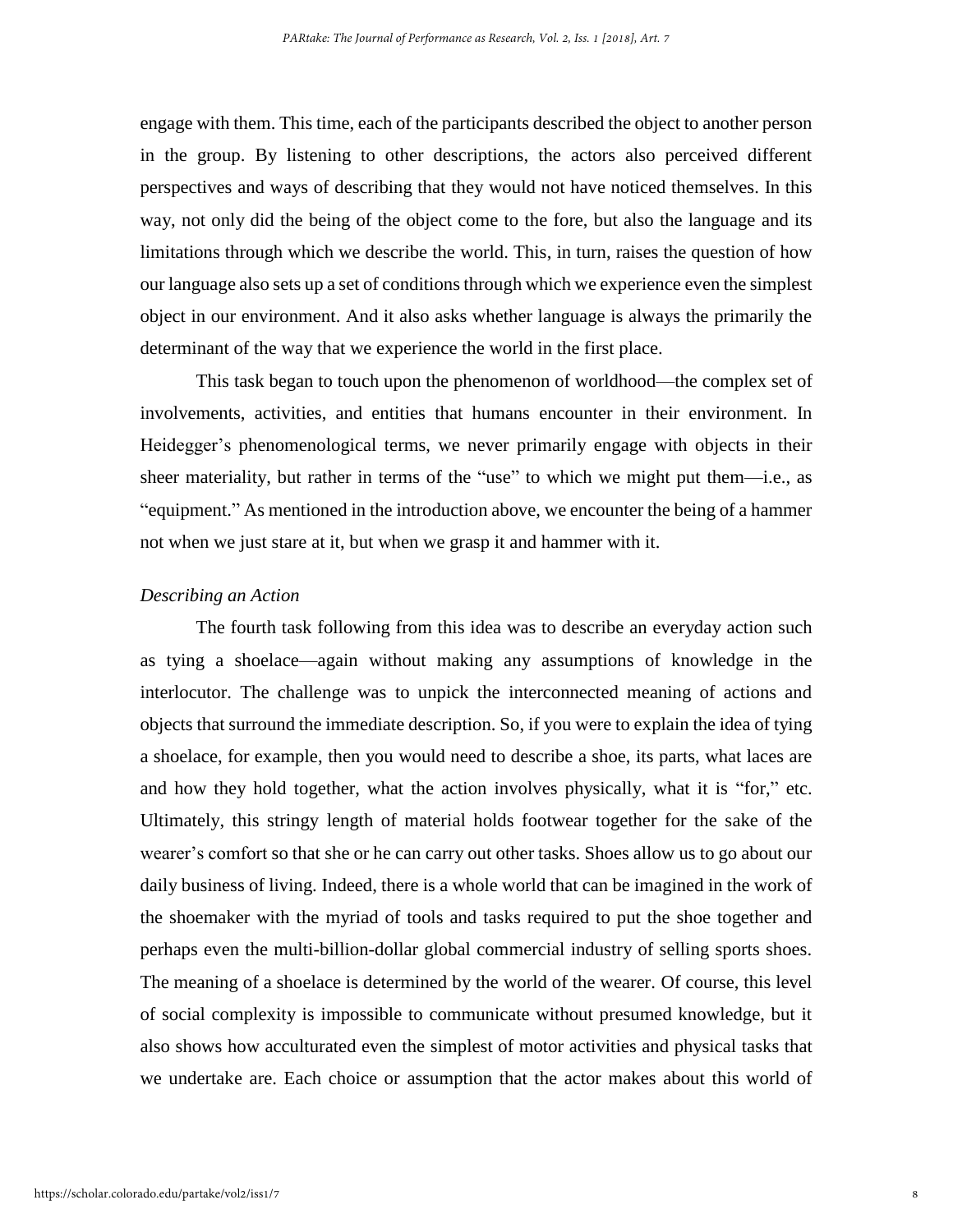involvements affects the way they carry out each action together with its meaning and significance. By making the network of involvements explicit, the actor is presented with innumerable choices of action and behavior to flesh out the world on stage.

## <https://youtu.be/Lo5fgh9TWQ4>

A second part of the task involved sharing these descriptions with another participant; we asked cast members to reprise their description, this time while a partner "embodied" the action in some way. By physicalizing the communication, there was an added dimension to the task. The idea that knowledge is "in our fingertips" was shown by the demonstration. At the same time, the action also became strange by the mere fact of its being represented. In phenomenological terms, this idea is called "pre-predicative" or "prereflective" knowledge of the world. We exhibit our understanding of our environment by our activities and this is not necessarily in a verbal or intellectual manner. Cast members variously chose to describe and show placing on a pair of glasses, fastening a wristwatch, and even putting on a bra. What became apparent was that these largely unconscious behaviors also bear socio-political significance once they have been made explicit. One participant noted how putting on a bra, for instance, pointed towards conforming to various gender norms in social interaction and dress conventions in addition to any practical value. Another actor observed how putting on a watch indicated a certain set of constraints around social behavior including being on time, politeness, and perhaps even ostentation—if the watch happens to be of an exclusive brand, for instance.

# *Describing a Nearby Place*

The next activity was to find a space in our rehearsal studio or adjoining rooms and report its qualities and characteristics. It was notable that the participants began to express evaluations of architecture and interior décor in these descriptions. Even though the task was simply to describe what they saw, it was inseparable from what how they felt about their surroundings. For instance, the brutalist architecture felt oppressive for one participant; the bland office-like furniture together with the generic color scheme invited a sense of anonymity for another. For some of the actors, these locations were familiar as *types* of spaces: classrooms, rehearsal rooms, and corridors. Each place evoked a feeling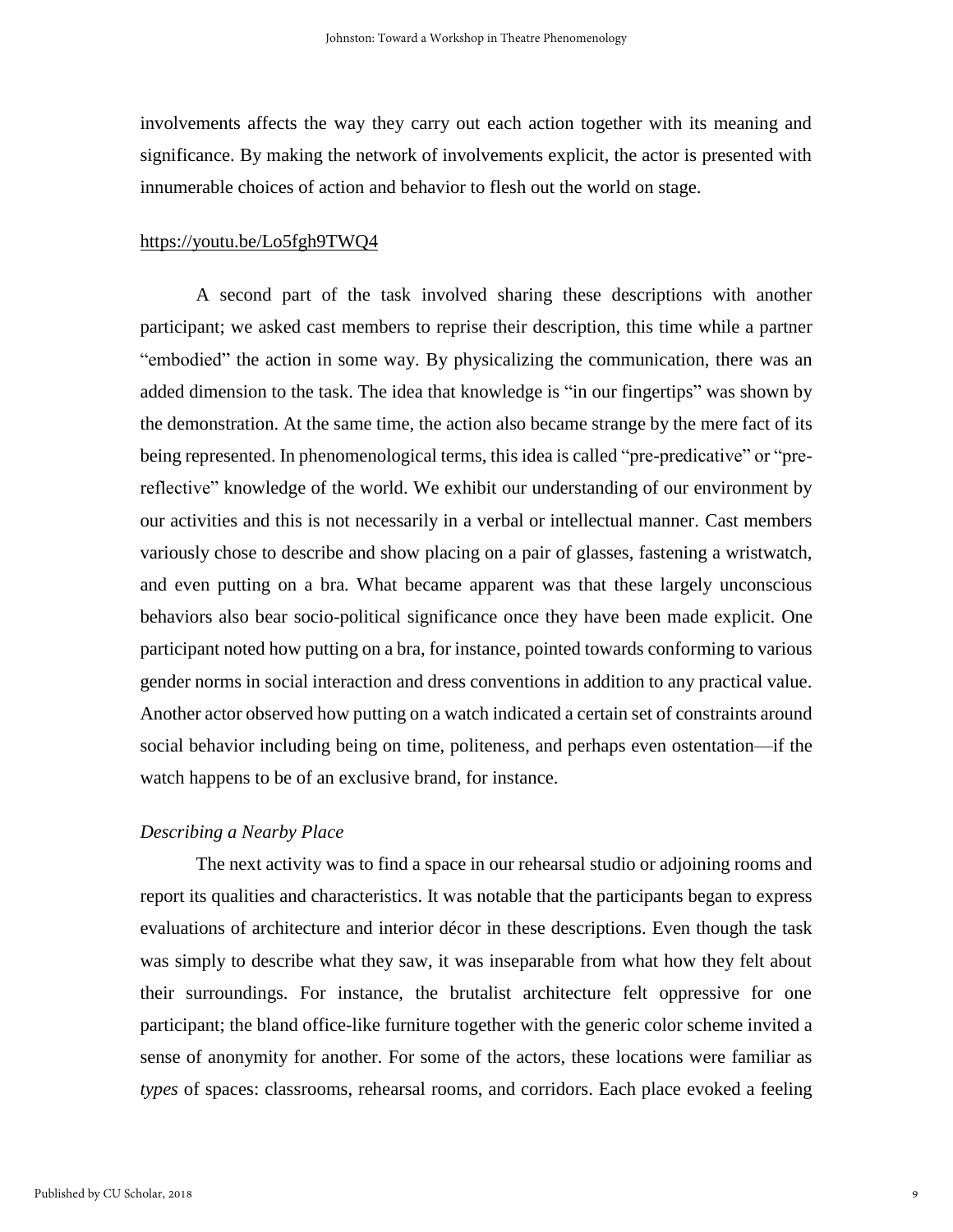of comfort or familiarity or anxiety and being out-of-place. So over and above the physical dimensions and characteristics of the sites described by the participants, the resulting descriptions immediately tapped into the idea of personal connection to the environment how it made them feel. This individual relationship to place forms a crucial frame for Being-in-the-world capable of affecting our mood, interaction with objects, and Beingwith others there in the world.

# <https://soundcloud.com/daniel-johnston-411177423/desciption-of-place>

# *Describing the Experience of Not-Being-at-Home*

In a follow-up exercise, we formed a circle of chairs—not unlike a group-therapy session—and I asked the actors to close their eyes and imagine a place that they felt like they were not at home. Rather than use our audio recorders at this point, we talked to the rest of the group without recording. This provided a slightly different dynamic to the narration because of the possibility of open conversation, responses to description, and follow-up questions to probe the individual's experience. One cast member talked about visiting an elderly relative in a nursing home. She described how such a place is both a public and private space at once, complete with familiar furniture and décor, but surrounded by other residents of the home. Occupants of the dwelling never entirely have the space entirely to themselves. In such a place, you can make a cup of tea and sit in a comfortable chair, but for some residents being able to move around the space is not a possibility because of their condition; and the shift-staff coming in and out of the area remind us that this is a workplace too. The participant also noticed that she had become sensitized to the existence of nursing homes everywhere from that point—she began seeing them wherever she went. The invisibility of nursing homes depends on one's own world they don't matter to you until you need to visit one. Another cast member observed that places change in their familiarity or feeling-at-home-ness. A family home, once sold, loses something and becomes a series of rooms, or perhaps comes to stand in for "what once was" rather than what is now. There is a distinct temporality in the way that we related to place. And in many respects, of course, this is the story of *The Cherry Orchard* as the estate makes a transition from this family's home to someone else's place.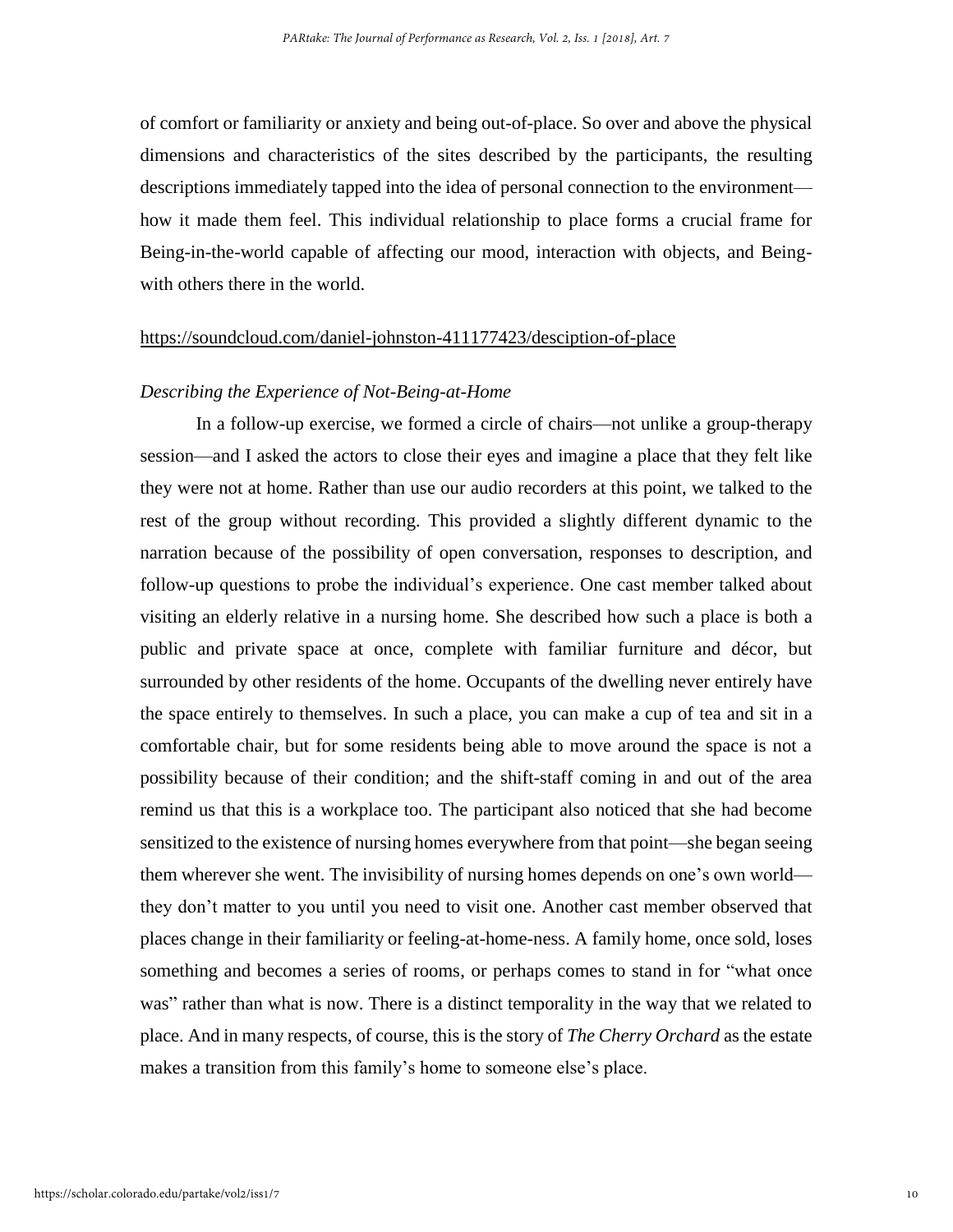# *Describing a Person: Who Are You When You Are With Them?*

In the final task of the "Observing Oneself" section of the workshop, I asked the actors to describe a person with whom they were familiar. The emphasis here was on thinking about who you are when you are with that other person. Participants discussed the topic in pairs, and it was immediately clear that the actors had much more to say on this subject than the previous exercises. Many of the cast chose to describe people they were very close to—where they met, what they loved in the other person, particular moments that summed up their relationship. Part of the pleasure and interest came from the emotional connection to their chosen person. For one participant, the description was much more about what to disclose to an audience because it was a matter of selecting what to say or not say in this social situation. And yet there was something odd about the description because it wasn't so much a conversation, in the sense of a dialogue, as a one-way communication. The artificiality of the description exercise itself highlights a phenomenological point about our "being there" with one another in the world. It is a matter of sharing and reacting, blocking or questioning, asking and dismissing in conversation. In our response to others, we demonstrate care or concern about what is being said and its meaning to the interlocutor. In phenomenological terms, this is an example of an "authentic" mode of Being-with-others. Authenticity in this sense means genuine concern for others as human beings there with us in our environment rather than treating them as mere objects to be used. It also demonstrates that others there in the world are an essential and necessary part of who we are ourselves. On the other hand, the exercise also showed how similar all of our human relationships are on one level. For instance, two participants talked about close friends and it was remarkable to them how the same sorts of things came up in both descriptions.

#### **2. Imagining a World: Work on a Role**

#### *A First Reading*

After these initial exercises and reflections in the morning, we settled down in the afternoon for the first read of Act II of *The Cherry Orchard.* The text we worked with is available [<HERE>.](https://ebooks.adelaide.edu.au/c/chekhov/anton/cherry_orchard/act2.html) Some cast members were more familiar with the dramatic text than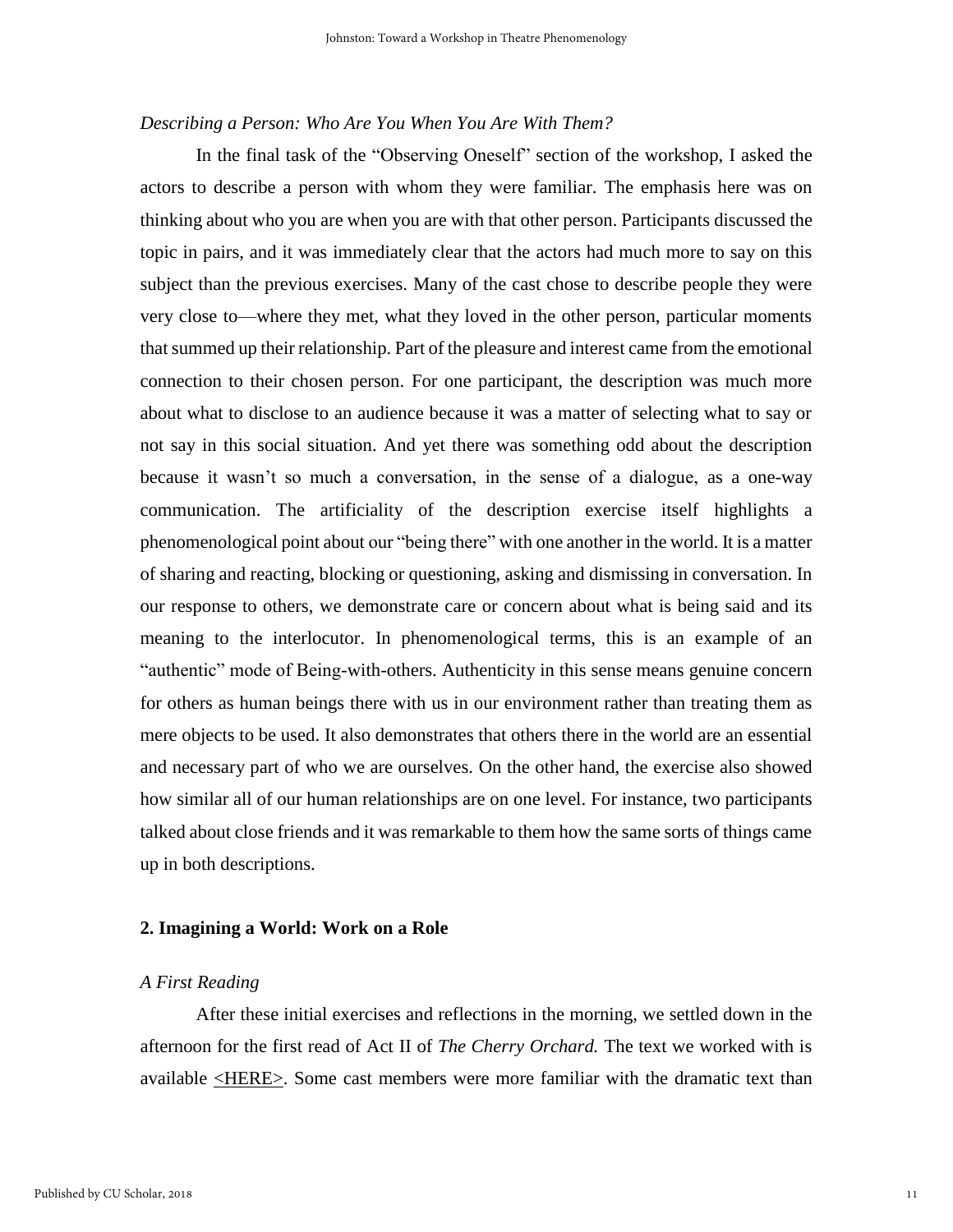others and brought different perspectives on various aspects of the play, including historical Russia, theatrical conventions of the time, and working with a play script as text in performance. I gave a summary of the *dramatis personae* in order to aid in understanding and an overview of some of the significant action from Act I. Madame Ranevskaya's family and her entourage return to the country estate from France. As the two days of rehearsal developed, the idea of place—including where the scene is set, the parts of the fictional space, its nearby locations, and other far-off places of significance including Moscow and Paris—became crucial to the process. In this sense, the preliminary exercises above shaped this first encounter with the text. For example, the actors continued to search for their character's relationship to their surroundings, movement within the space, internal association to place, concentration of attention, relationship to objects, involvement in tasks and activities, whether they felt "at home" or not, and the persisting presence and significance of others there—or not there—in the world. Of course, I would suggest that a different dramatic text would benefit from a different set of exercises sensitive to the needs of each text, its world, and theatrical conventions.

The main point of this first reading was to find a point of departure in activating some of the exercises and phenomena approached above. Focusing on Chekhov's play opened-up a concrete discussion of some of these key phenomenological ideas and possibly even subjected them to critique. In an ideal workshop, of course, the participants would have had more of an opportunity beforehand to research their backstory and given circumstances in order to approach the text as faithfully as possible. Such research also highlights the collective and collaborative work of the director and/or dramaturge and other members of the creative team in tracing accurate historical information that might feed into the world of the play. The rehearsal necessarily involved practice as research in the sense that each reading and run-through raised the need for deeper research into elements of the world being portrayed and shared reflection upon how they can be brought to life through the lived experiences of the actors.

The initial reaction of cast members was to note how each of the characters interrupts or ignores each other when they take turns to speak without logical connection to the preceding dialogue. Over and above the tendency of individuals not to listen to each other, the actors also observed a generational split with the older and younger characters,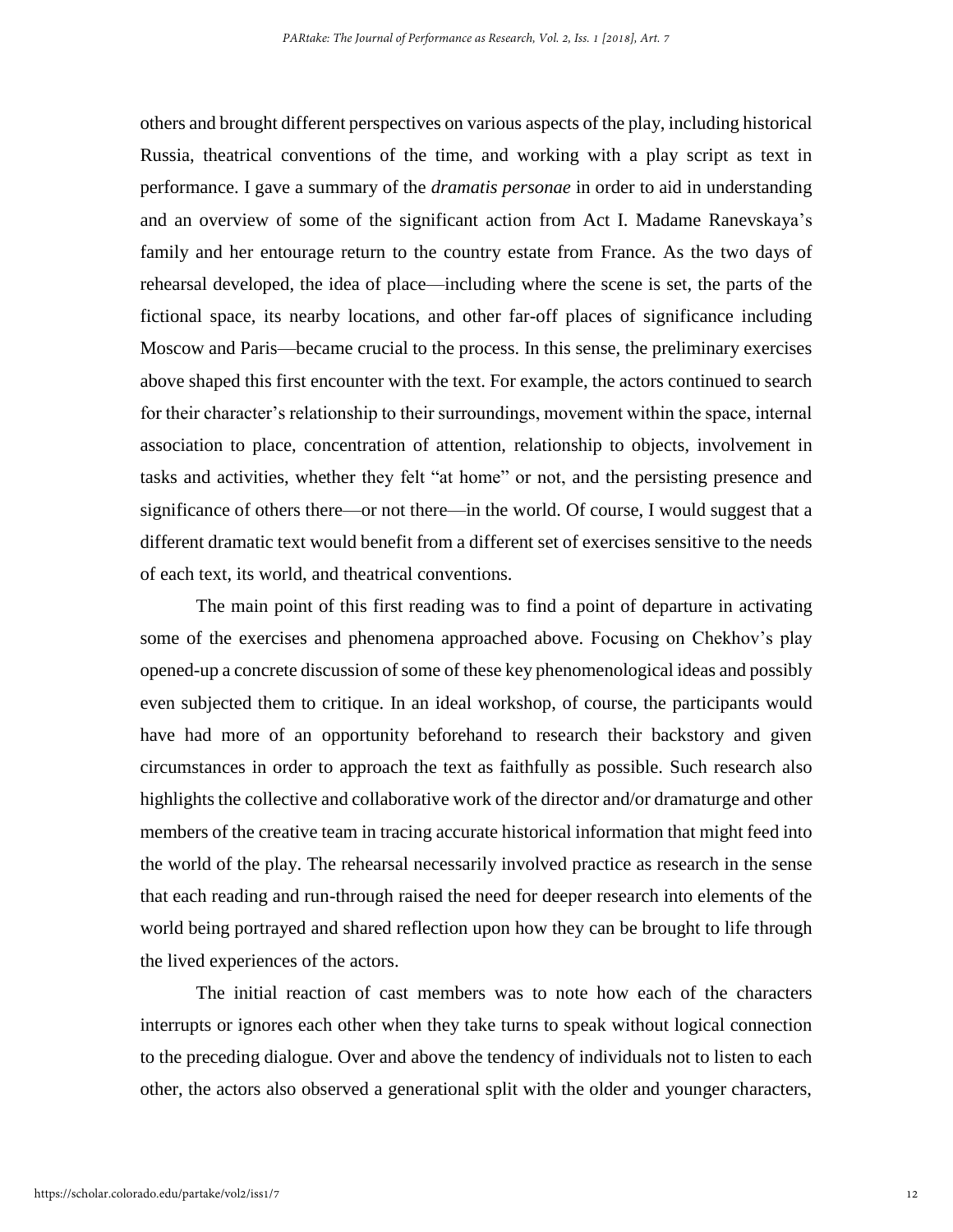a class separation between the aristocrats, servants and the rising merchant class. Chekhov cleverly inverts the presumed status of particular characters—perhaps most notably towards the end of Act II, in the power of the tramp over the family. Perhaps this signifies a failure in this group of people to connect meaningfully with the outside world. And still, sometimes the characters pick up on thoughts, connections, and dialogue later in the scene as recurring themes and variations in musical form. Yet again, the failure of each of these characters to "be there" with one another was clear. The central romantic relationship between Trofimov and Anya, for instance, is undercut in a tension between his intellectual and philosophical zeal, the emotional connection between the two, and the disruptive force the rest of the family heard at the end of the act in Varya's call from off stage. As a result, the text opens itself up for an investigation of Being-in-the-world because of the very many failures and deficiencies in each character's Being-with one another—in terms of relationship to place, distraction by objects in their environment, lack of concentration of attention, lack of mutual tasks and activities bringing them together, their feeling "not at home" on this estate, and frequent fleeing to be somewhere else rather than their present situation—if only in focus of awareness. There was an apparent correlation between the dramatic form of the play, Chekhov's arrangement of action, and approach to rehearsal we were attempting to make through phenomenology.

## *Who Am I and How Did I Get Here?*

On the second day, the actors had time to reflect on their initial reactions and start to develop a sense of "who" their character might be. The question of "who" is central to Heidegger's conception of Dasein. We are never merely things like rocks, stones, and trees; we have an existential capacity to look into our own being and an intertwined connection with others there with us in the world. Thus, the session began with some character discussion—what Stanislavski would call "round the table analysis." A substantial amount of the conversation after the second read-through centered on Chekhov's description of the *mise en scène* at the beginning of Act II. A keen sense of space and its significance permeates the scene—the crooked shrine and ancient bench harking back to the history of the estate, the telegraph poles and city in the distance indicating the encroaching modern industrial world, the poplars on one side providing a screen from public scrutiny, and of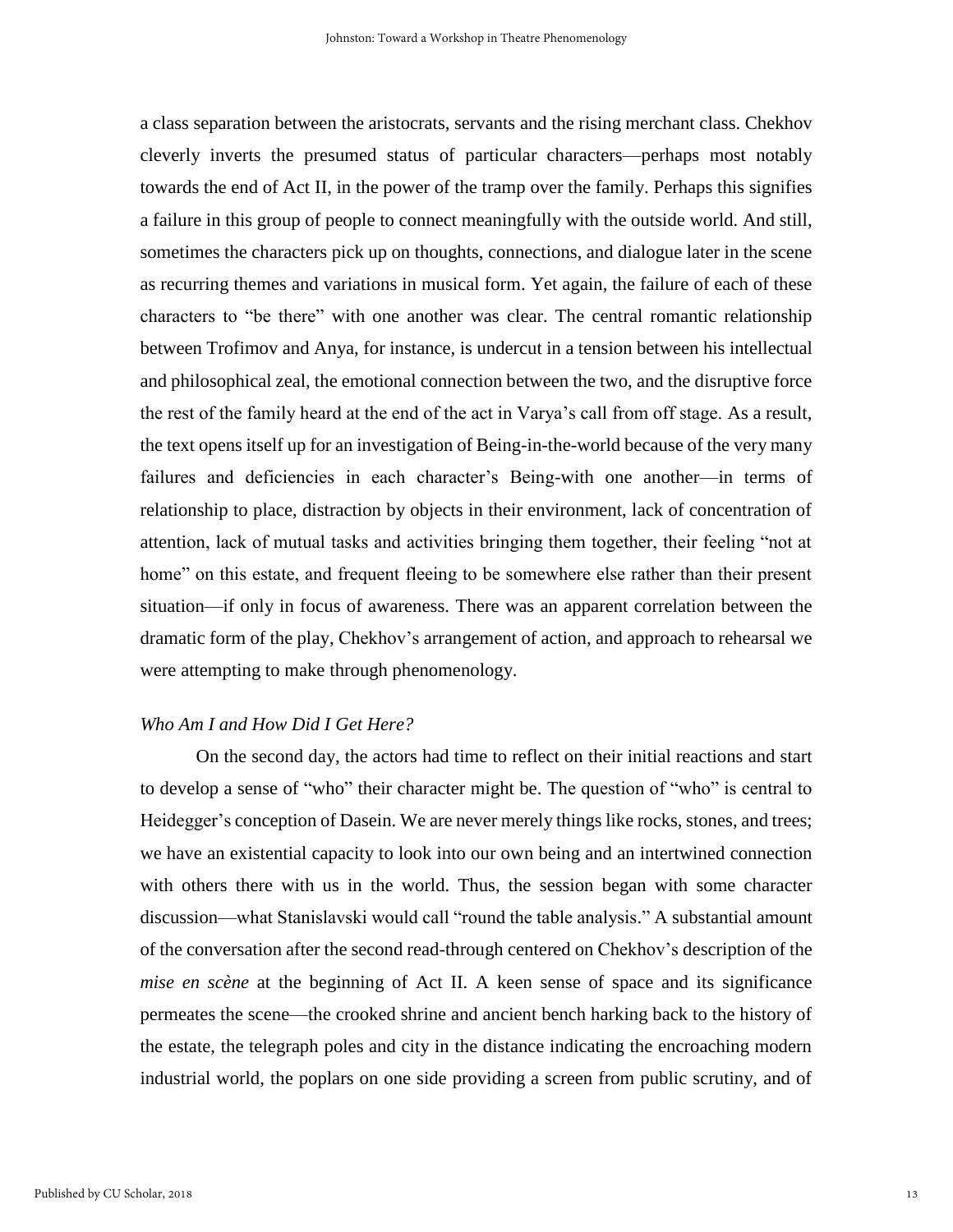course, the cherry orchard itself (possibly an historical anachronism, as this area of Russia may not have had any at the time) signifying a natural beauty in contrast to the worth of the real-estate as a potential site for holiday lettings.

But keen to get back onto the floor, we soon moved on to some more practical exercises as we began to look through the props and costumes provided for the workshop. Dressing up proved to be an important part of character development as the materials and forms of the garments helped to shape the way that the actors inhabited the stage. In contrast to productions where costumes are often the last element to be introduced to rehearsal, their physical characteristics and phenomenological significance could be investigated much earlier in the process here. The costumes themselves came from the Sheffield Theatres stores and brought with them a sense of historical significance: Madame Ranevskaya's dress had been worn by the famous English actress Joanna Lumley ten years before, for instance. And there was something very satisfying about seeing each of the actors in costume: it summoned up a sense of vivid reality, for instance, as the garment restricts the actor's breath, or enabled only a limited range of movements.

## *Describing Fictional Place: A Walk to the Estate*

Beginning with moving around the space, the actors were led through some kinetic activities at various speeds. We investigated the character's walk—counting down from ten to one and then stepping into character as if catching up like a ghost from behind and then inhabiting that person. One participant particularly liked this image as it encapsulated the idea of approaching the role in an embodied way.

From this point, we transitioned into an activity imagining each character walking from the nearby train station up to the Ranevsky estate. This activity included thinking about what type of path or route they had taken to the setting and the surrounding scenery. What was interesting about the resulting discussion was that each of the actors had slightly different interpretations of place, including the width of the path, the ground underfoot, the position of various landmarks, and so on. These differing interpretations raised the intriguing question about representing a world on stage and possible discrepancies of vision among the cast. Sometimes divergences may be useful, of course. Without a director making definitive choices here, there was variation—which may be possibly cleared up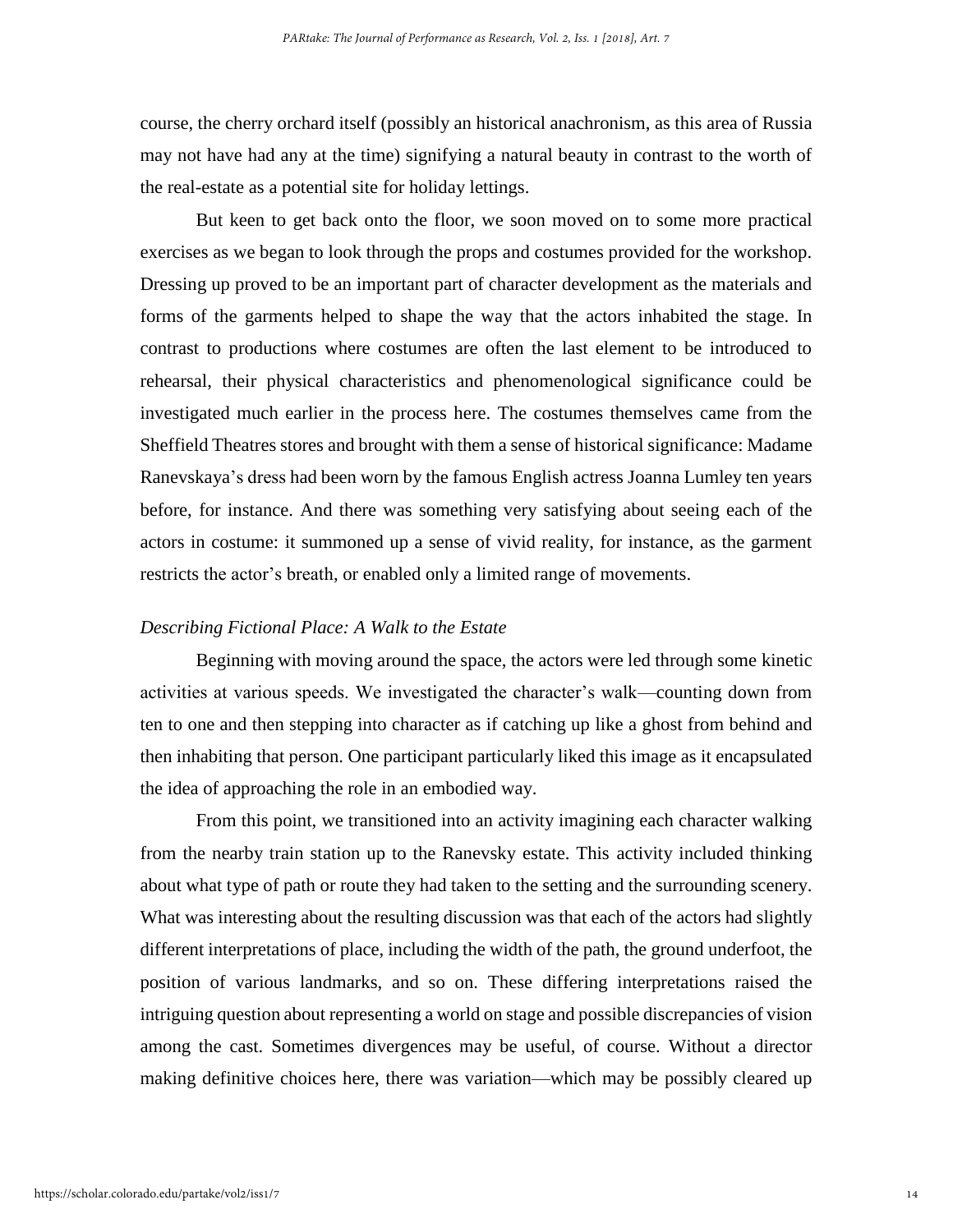with further work investigating the text. Some of the more experienced cast members were less at ease with this "openness" to choices because, in many professional processes, such details would be decided by the director and creative team beforehand.

# *Describing an Object Meaningful to the Character*

As a twin exercise from the first set of tasks above, this time the actors described an object of significance to their character. Standing in front of the rest of the group, they were able to explain their feelings about various objects and why they were of personal importance. The objects themselves disclosed the world of concern for the character, as set up by the exercise on involvements in the *Describing an Action* section above. Lubov (Madame Ranevskaya) chose her expensive purse that reminded her of Paris and which was luxurious in its design, expense, and detail. Yasha chose his cigar that also reminded him of his days in France and the new world of liberation he experienced there. Lopakhin chose his watch that was a symbol of his new found status as a gentleman and self-made individual in his world of trade. Obviously, props and costumes form an important part of the sign system of the stage, but here, the actors were able to explore their character's personal investment in their world together with the broader symbolic meaning of various objects in the action.

# *Describing a Significant Person from the World of the Play*

Again, in an exercise correlating to the first day, the actors in character were asked to describe someone they cared for within the world of the play. But this time, if the chosen character being described was part of the cast, then the relevant actor would stand up in the space and the participant performed a commentary on that person. This was a particularly good way of exploring backstory in practice—a technique similar to "hot-seating," where actors are asked a series of questions while remaining in character. The resulting exercise produced a series of "secret missives" (declaring love), confessions (owning up to guilt) from one character to another, or "therapy revelations" (explorations of mental processes in accounting for a decision). Each of these articulated the "inner working processes" of what the character felt from a psychological point of view—but perhaps never had explicitly said—and maybe even why that was the case. It is, of course, possible that the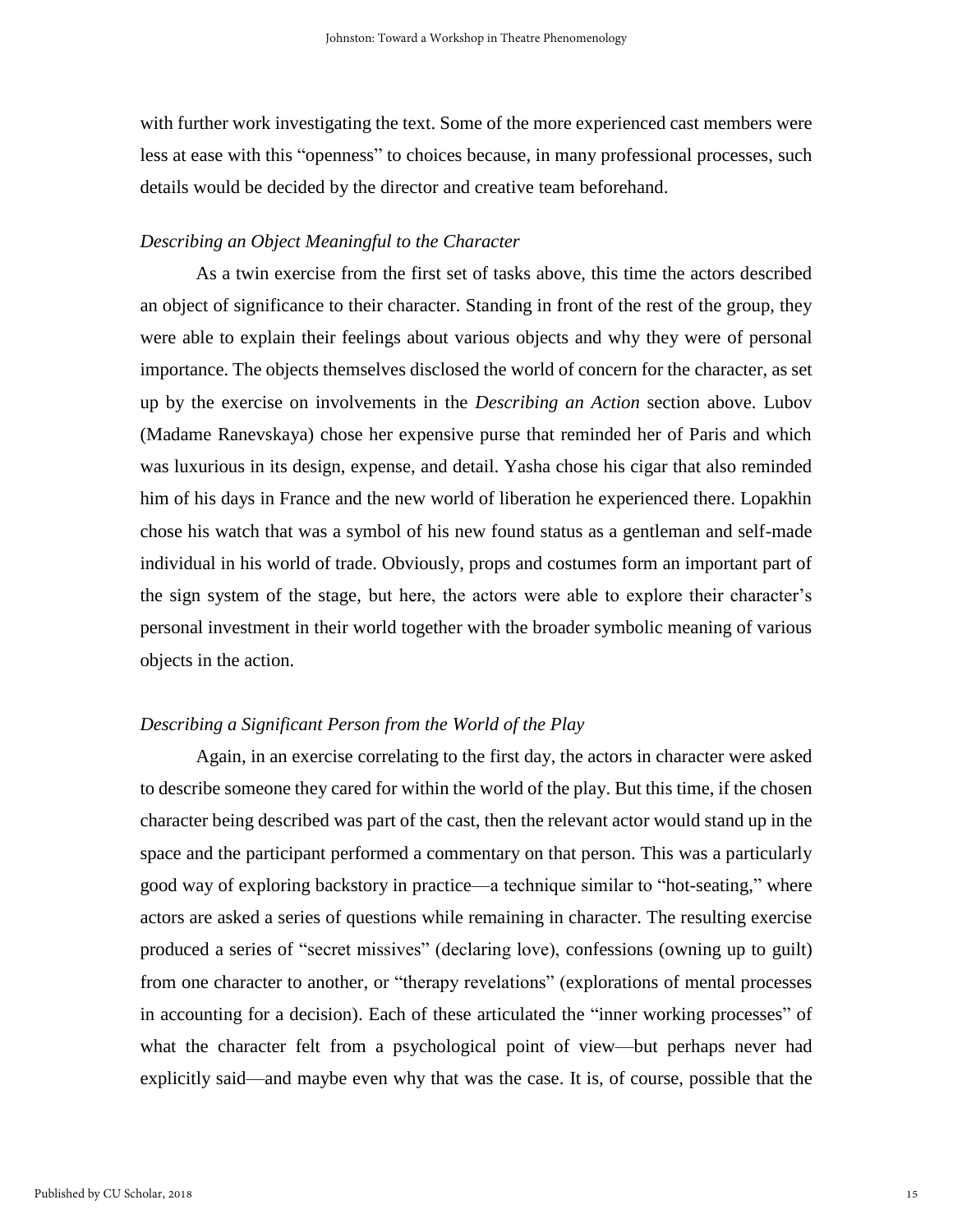character within the play never has complete access to their unconscious motives that might be implicit in these articulations.

#### <https://youtu.be/Ka1xbjiR3Aw>

Regarding phenomenology, this description of another person reveals the idea that we are never simply isolated subjects in the world. We always exist in the "with-world" of those we care about and those who dwell alongside us in the world. In this sense, we are never truly alone because the being of others follows us through our own encounter with the world. What's more, others in the world can be experienced even in inanimate objects. This is part of the meaning of Trofimov's speech about the cherry orchard containing the souls of all of those serfs who worked the land in previous generations and the ethical responsibility of the current generation to honor and value them as human beings:

All Russia is our orchard. The land is great and beautiful, there are many marvelous places in it. [Pause] Think, Anya, your grandfather, your greatgrandfather, and all your ancestors were serf-owners, they owned living souls; and now, doesn't something human look at you from every cherry in the orchard, every leaf and every stalk? Don't you hear voices . . .? Oh, it's awful, your orchard is terrible; and when in the evening or at night you walk through the orchard, then the old bark on the trees sheds a dim light and the old cherry-trees seem to be dreaming of all that was a hundred, two hundred years ago, and are oppressed by their heavy visions.<sup>9</sup>

Yet again, there is a disjunction between these noble thoughts expressed here and Trofimov's actions that are equally neglectful of those around him because of his blinkered focus on political ideology.

### *Imagining the Place Your Character* Really *Is*

Dr. Henry Bell introduced one of the most interesting rehearsal techniques explored in the workshop. The actors read through a section of the text, but at each moment where the character's conscious mind was somewhere else other than where they were in the scene, the rest of the cast would jump in and create that setting—not unlike the improvisation game of "space jump", where actors freeze at various points in an improvisation and must continue from that position in a new fictional setting. For instance, Lopakhin was off at the auction for the estate in his mind when talking to the Ranevskys;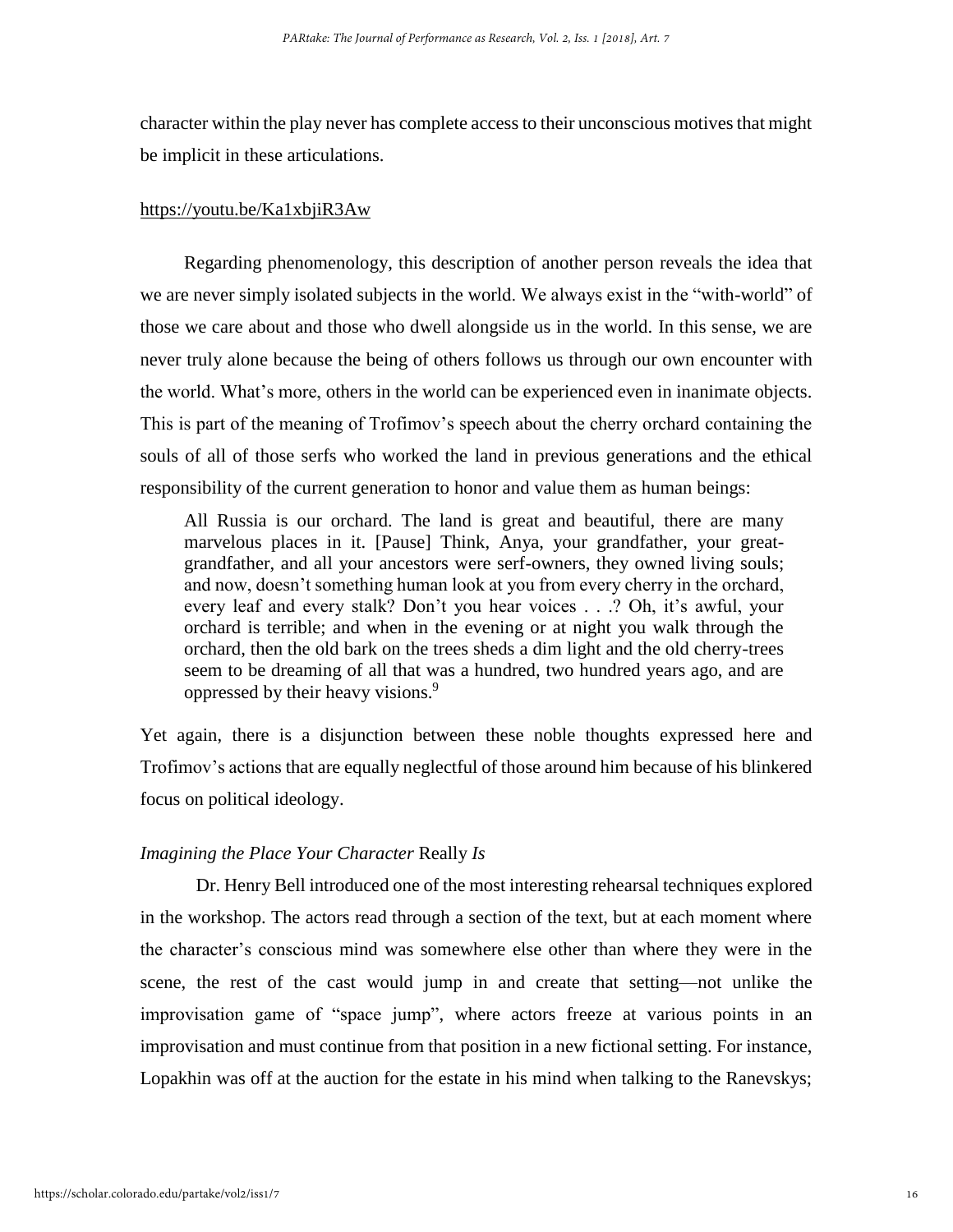and Gaev was back at the restaurant or playing billiards at the club in town. The exercise helped to physicalize the internal mental processes of these characters particularly with respect to place. Stanislavski would characterize this in terms of a discrepancy between internal and external action.

# *Listening and Not Listening*

In a later section of rehearsal, Dr. Bell asked the actors to read through a portion of the text but take note of whether their character was listening to their interlocutor at any given moment. If they were not engaged and hearing what the other person was saying, then they were instructed to walk away. The result was an interesting visualization of the connection patterns of awareness and attention in the scene. Each of the characters turned and walked off when they were being addressed except for Yasha who seemed to be taking in the whole scene. The exercise gave a concrete physicalization of the connections—or lack thereof—between characters. In a sense, it was also an exploration of the relationship between text and subtext—the meaning of the words is something other than what they literally denote. On the surface of it, the characters seem to be talking to one another, but on deeper consideration, they are very much caught up in their own world rather than connecting with one another in any meaningful sense. In phenomenological terms, each character is inauthentic in so far as they fail to acknowledge one another as beings with the same type of being as their own. They flee from the urgency of action in their immediate situation—not in the least the sale of the estate— and also neglect to acknowledge the relationship between their loved ones and their own being. Yasha, on the other hand, seems to be using his knowledge and observation of this group to further his climb up the ladder of social status. Inauthenticity, in this case, is "being somewhere else"—not "being there."

## **3. Reflecting on Oneself in Performance**

## *Top and Tail of the Act*

The final section of workshop activities on the afternoon of the second day involved a run-through of the beginning and the end of Act II in a moved reading, with script in hand. There was no premeditated blocking of the scene and the actors were given free rein to move on impulse and react to the moment as appropriate. In fact, we had a false start to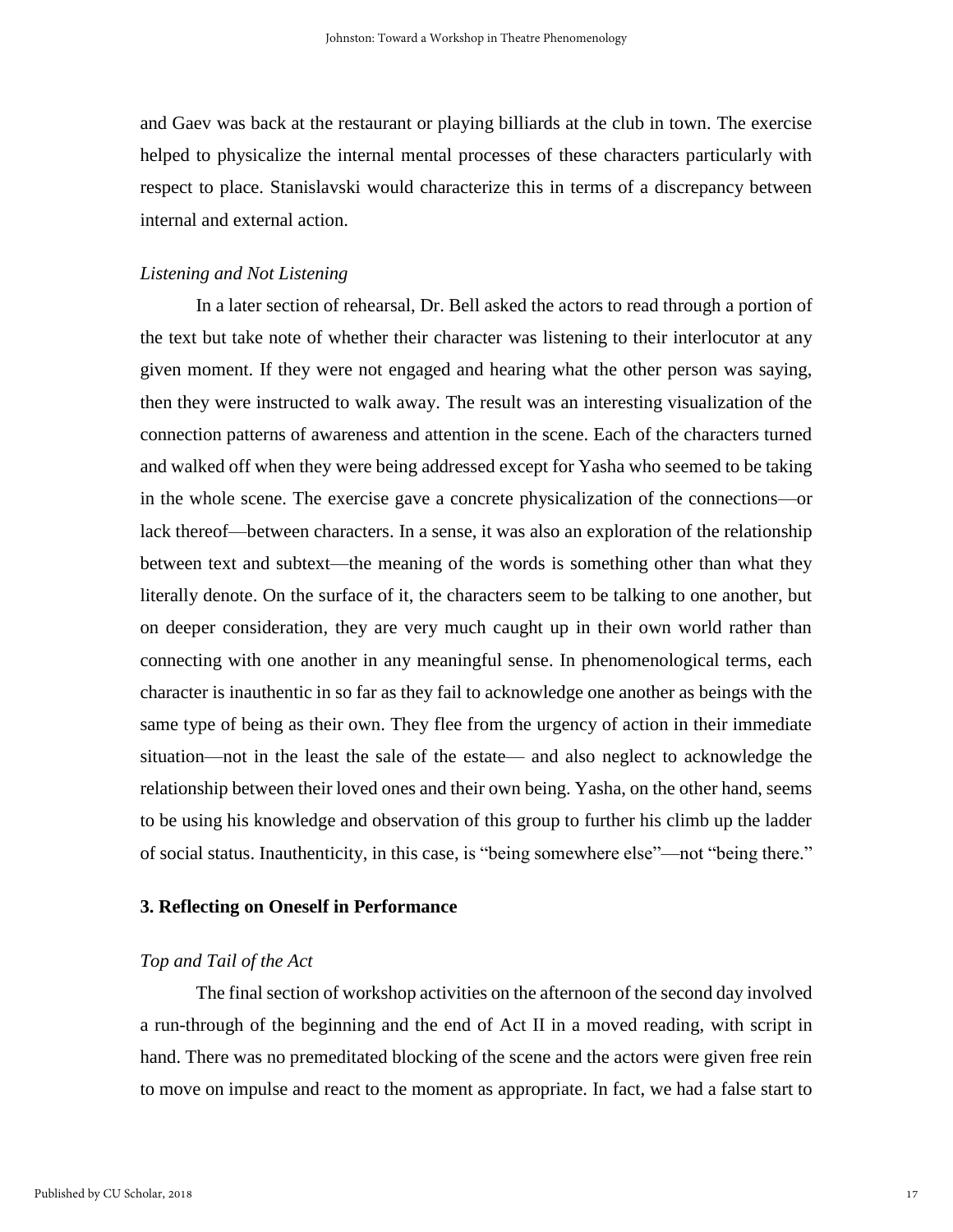the scene as the director encouraged the cast to connect with "the world of the play" as we had been working toward. We hadn't done much work on this opening section, and indeed some of the actors took on a doubled role that they hadn't played to this point. For instance, Charlotta the governess was doubled here by the actor who had been playing Lubov. In a way, this was a serendipitous choice, as Charlotta herself does not really know much about her family history and heritage, and almost seems to have stumbled into this world without her own past. She is astounded and puzzled by her surroundings and her existence. She also carries a rifle, perhaps reminiscent of her childhood in the fairground. And strangely, a second gun appears on stage with Epikhodov who doesn't seem to know which direction he should go towards in the future—to shoot himself or let himself go. Each gun carries an existential significance pointing towards the past from which each character has arrived and the potential end that imminently awaits them as human beings. But each gun fails to fulfill any practical function and serves instead as a symbol of dysfunction in this world The phenomenological examination of "who" for both Charlotta and Epikhodov that we were attempting in the exercises to this point was constituted by a lack—in this case of self-knowledge and resolute action of each individual in their circumstances. The actor's struggle with this question of "who?" found a fictional counterpart in these two characters.

It was noteworthy on a more concrete level, however, that some of the staging from the previous versions remained with the actors. In particular, the stage set-up remained inthe-round with audience members on all sides, although the black theatrical flats still preserved some of the directionality of the scene. At the very least, a residual spatial awareness of different elements of the fictional world was mapped onto the participants' performances. Indeed, the very last moment of the act where Tromifov and Anya exit was punctuated by laughter as they worked out which way it was down to the river away from Varya's offstage call. The following recording shows the final few minutes of the piece as an example of the work:

#### <https://youtu.be/a2QzUvFhHJk>

## *Approaching Phenomenological Reflection*

The actors were then given the opportunity to reflect on their conscious awareness in the scene and observe one another in performance through their voice recorders after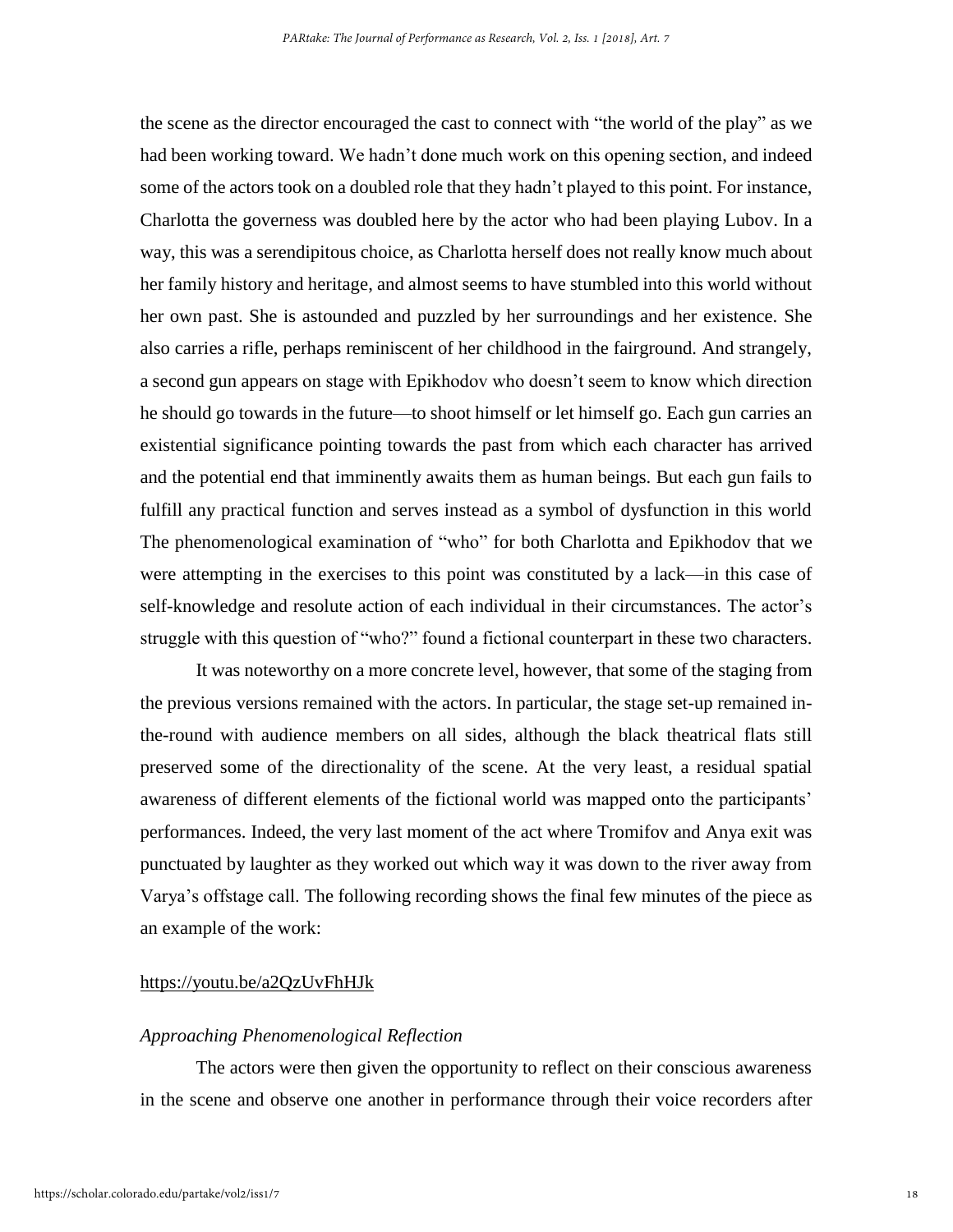this run. It was intended that the performers might reflect on their focus and attention in the scene and reconnect, evaluate, and adjust their character and actions within the performance. In many ways, the process links in with Stanislavski's "Active Analysis", by which actors work through a series of improvisations and return to the text each time to approach the scene asymptotically.

However, what actually occurred in these reflections—for the most part—was a commentary on the scene's connection with the immediately preceding exercises. The actor playing Charlotta, for instance, reflected on where her character "really" was, and her sense of ease in this area of the family estate. She also noted the strange relation to the audience in articulating her thoughts on stage—not as a soliloquy because of the conventions of naturalism at play—but as a kind of philosophical musing in itself. And this effect added to the way in which the other characters in the scene weren't listening to her anyway—a fact that she acknowledges and accepts explicitly:

# <https://youtu.be/tU1UVMZGKgY>

Ideally, therefore, there would be much more time and scaffolding for the reflective process here. It was useful to have the audio recorders as a personal way into the actors' experiences although there is always the possibility of self-censoring and "performing" one's own acting process rather than reflecting with as much honesty as possible. Nevertheless, the results were intimate, not stilted, and perhaps—most importantly—not academic and cerebral. The aim of a phenomenological reflection was not to describe aesthetic judgments about the process or whether the performers liked that section of the workshop or not. It might even be useful to have a set of prompt questions about objects, place, others there in the "with" world, Temporality, Moods, Authenticity, and Historicality. Nevertheless, each of these elements of reflection should emerge from the experience of performing the scene and "return to the things themselves." In this sense, the process itself can enter into dialogue with philosophy and present contradictory, conflicting, and alternative accounts of the way we experience the world.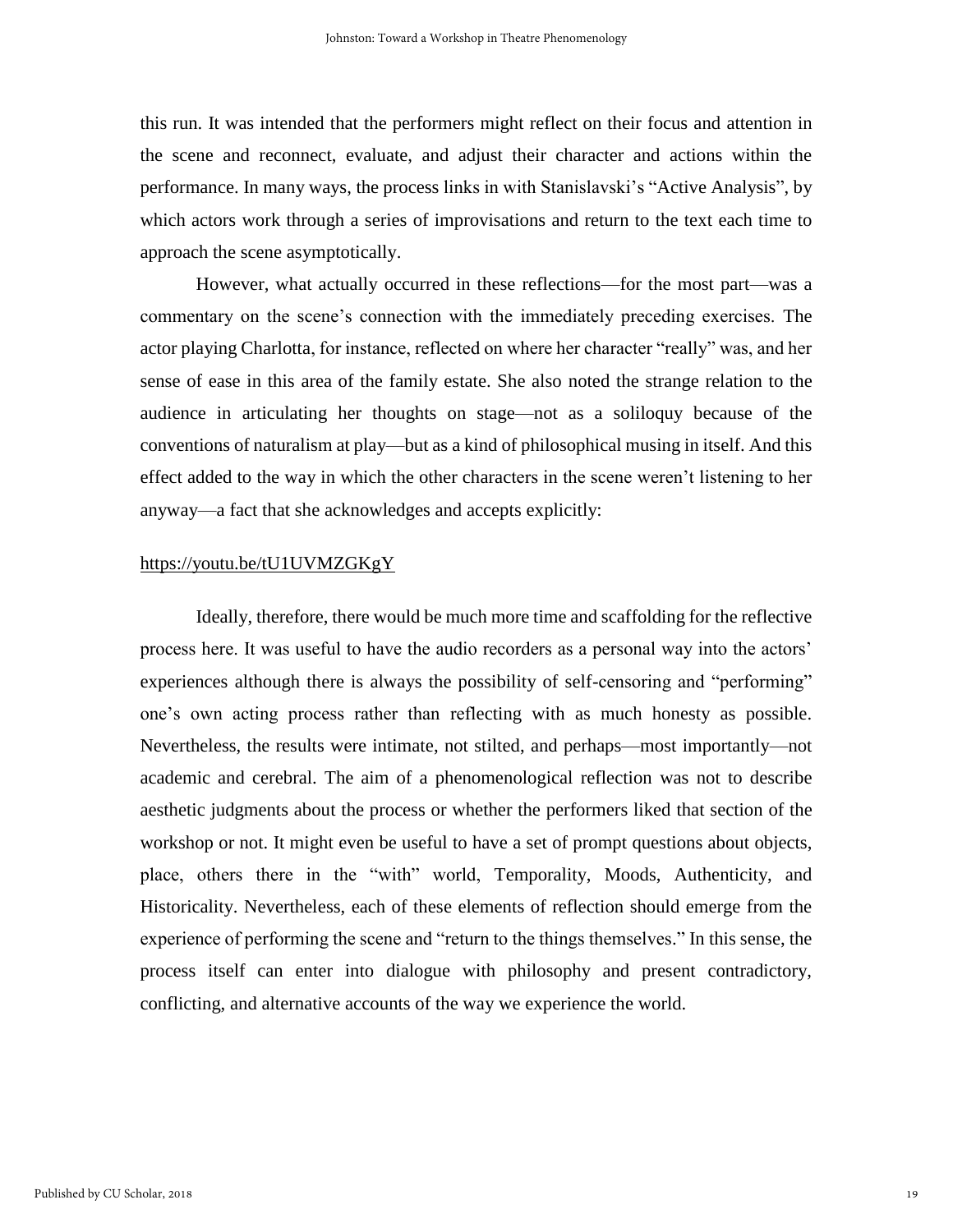## **Conclusion**

In a final debriefing at the end of the process, the participants reported that the vocabulary derived from the discussion in philosophical phenomenology gave them a new way of understanding their own practice and developing an approach to a role. The emphasis on practical exploration apparently allowed the ensemble to progress much more rapidly than other creative processes that many of the cast members had previously experienced in rehearsal. The concept of "world" seemed to come up more frequently in discussion as the workshop evolved and some of the actors even began to use "authentic" and "inauthentic" to describe an attentive way of Being-with one another or what was lacking in their character.

Although many of the exercises that we experimented with could easily be recognized from existing techniques, each task was framed differently here through a phenomenological perspective. So for instance, each description and task focused on phenomenological frames such as: the deep connection between Dasein and world; an awareness of Mood and existential disposition in self and character; the relationship between world, tasks, objects, time and place; and the intertwined relationship between self and others there in the world. Rather than investigate individual psychology and physical processes, phenomenology sees the "inside" and "outside" of our conscious experience of the world as a derivative mode of understanding self: most of the time we just go about our everyday business and activity. And rather than see individuals as isolated subjects, phenomenology also emphasizes the interconnected and co-constitutive relationship between self and other. What makes us special in the world is that we have the ability to inquire into our own being, although in *The Cherry Orchard*, the characters fail to do so. We "light up" the world through our interaction with it. In Chekhov's play, a sense of place very much came to the fore as we thought about what it means "to be at home."

Over and above the investigation of character, the object of research here was also each performer's own self and their experience of performing. Of course, there is always a danger in qualitative research involving the discrepancy between participants' reported awareness and their actual experience, as well as self-censoring, unreliable recollecting, and so on. But the process of rehearsal is an inter-subjective co-authoring of a creative work that develops a sense of openness and attention to self and other. This rehearsal was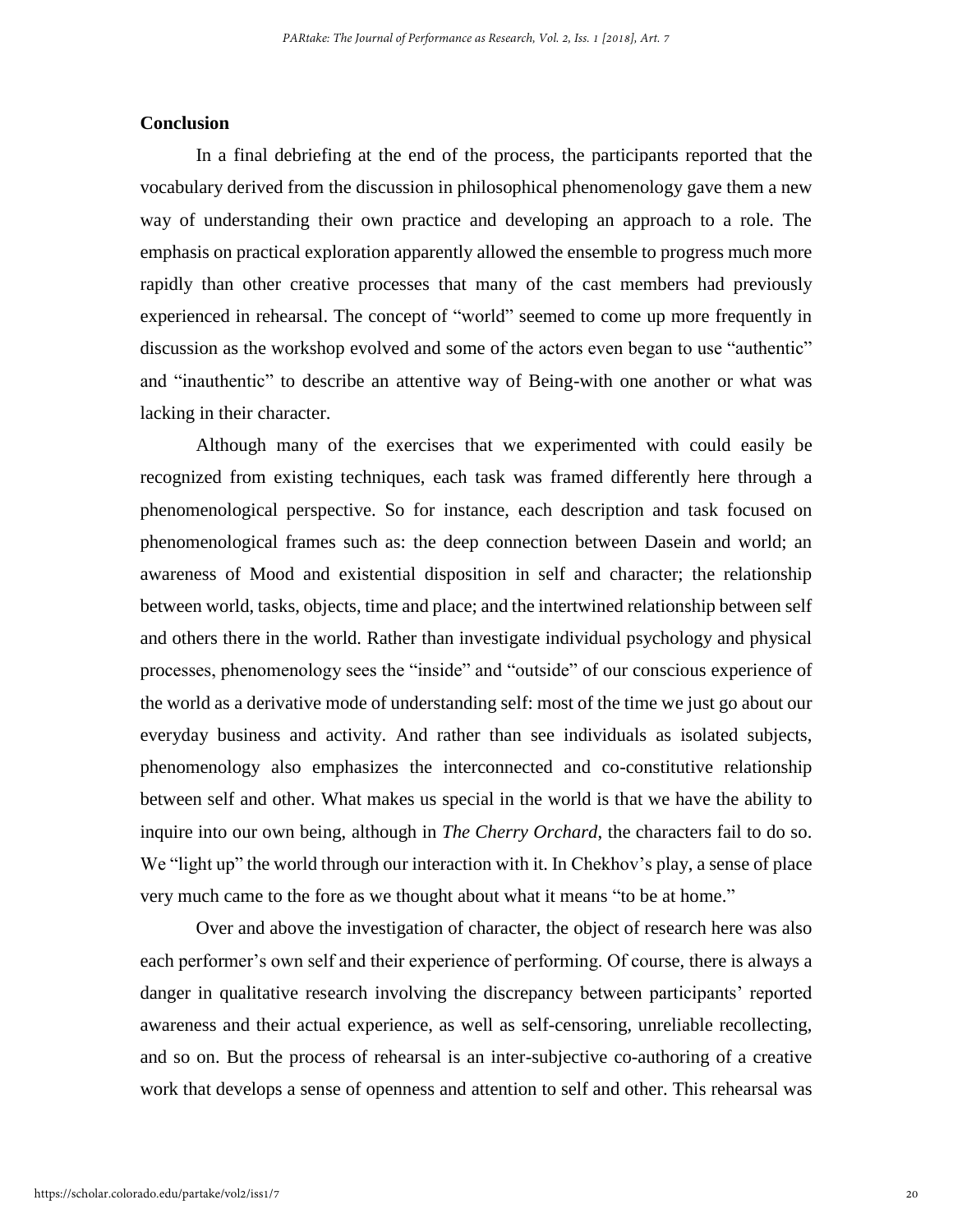dialogical in that the participants explicitly shared their experiences and reflected on their practice. And it is entirely possible that such creative practice can offer a genuine contribution to philosophy itself because of its emphasis on embodied activity over and above language and verbal description.

This project was quintessentially practice as research in that there was always an element of gathering sensory data, creative resources, and background information that might aid in imaginative engagement. But this was also coupled with critical reflection on the practice itself. Sometimes this was found simply in attending to one's own experience of the world. The "round the table" analysis section of the project was a form of group research and interpretation that fed back into the work. Nevertheless, this workshop demonstrated the rich potential of putting philosophical ideas into practice too. I have argued elsewhere that creative works can also participate in philosophical dialogue and present a specific "phenomenology" that might be at odds with other articulations—acting as "manual philosophy." I have previously attempted to interpret existing artistic processes as phenomenological in nature in their own way. For instance, Stanislavski's approach to acting can be seen as a phenomenological investigation of worldhood and action, Brecht's theatrical interrogation of social relationships as a phenomenology of political action, and Artaud's Theatre of Cruelty as a phenomenology of spiritual and material resistance to literary and linguistic expression. Here, the actors in this workshop began to explore the notion of what a world is through Chekhov's text and situate different worlds as they intersect and touch upon one another through their characters. The danger is to superimpose a pre-given understanding, interpretation, and meaning to a dramatic text. Theatre phenomenology—of the type approached here—allows the "being of the work" to arise from "the things themselves" including the being of the actors, the dramatic text, and attuned self-reflection on the part of participants in the creative process.

 $\overline{a}$ 

<sup>&</sup>lt;sup>1</sup> Written permission from actors and creative artists involved has been obtained.

<sup>&</sup>lt;sup>2</sup> Daniel Johnston, *Theatre and Phenomenology: Manual Philosophy.* (London: Palgrave, 2017); "Stanislavskian Acting as Phenomenology in Practice", *Journal of Dramatic Theory and Criticism*, 26, no.1 (2011): 65–84.

<sup>&</sup>lt;sup>3</sup> I capitalize Heideggerian terminology in translation here to indicate each word's specialized employment in this context. For the main concepts in this essay, I draw upon Martin Heidegger, *Being and* Time, John Macquarrie and Edward Robinson (trans.)(London: Blackwell, 1962).